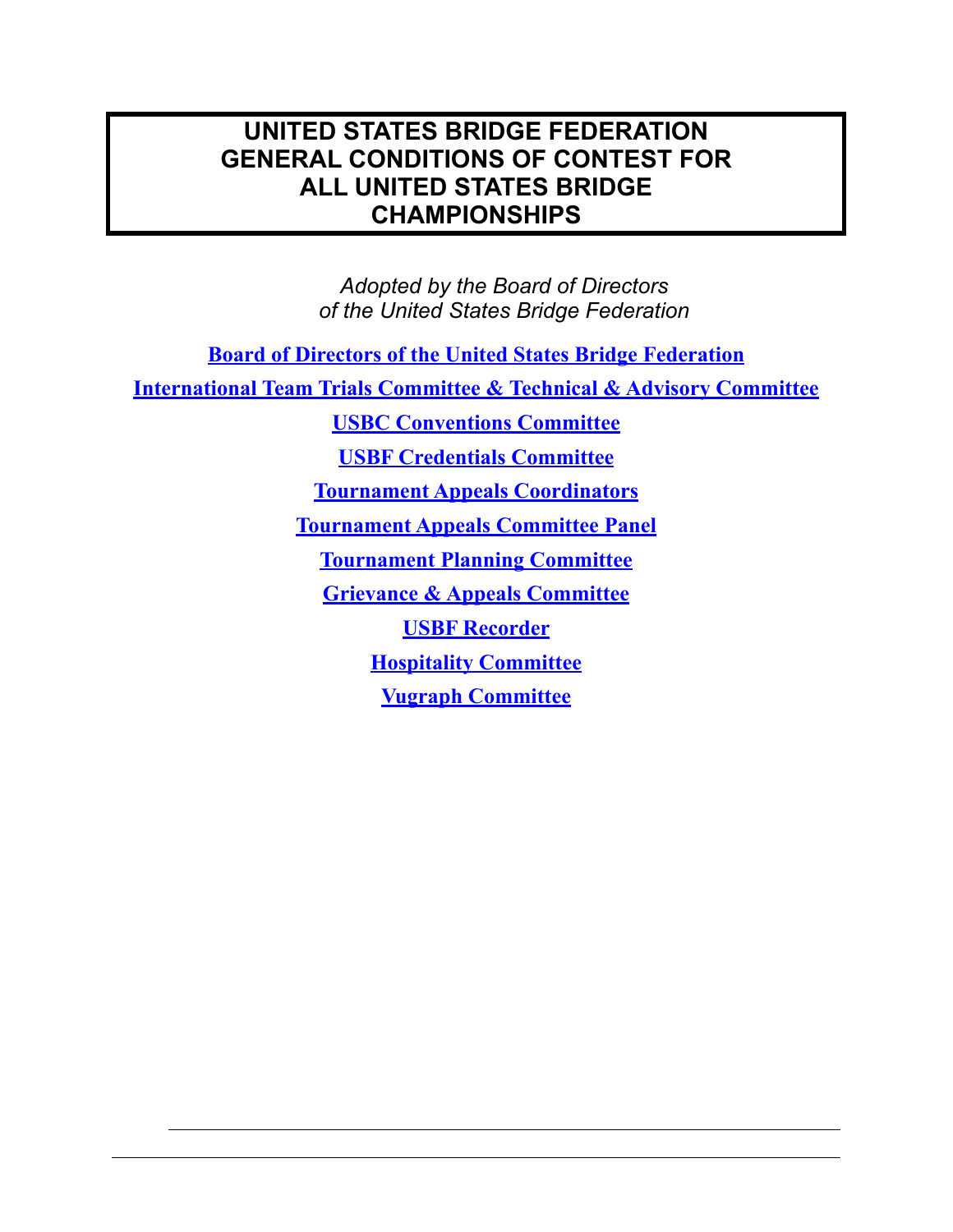#### 2020 General Conditions of Contest

#### TABLE OF CONTENTS

|  | $A_{\cdot}$          |                                                               |  |   |
|--|----------------------|---------------------------------------------------------------|--|---|
|  | <b>B</b> .           |                                                               |  |   |
|  | $C$ .                | Subsequent Ineligibility Other than That Covered in Section B |  | 3 |
|  | D.                   |                                                               |  |   |
|  | E.                   |                                                               |  |   |
|  | F.                   |                                                               |  |   |
|  |                      |                                                               |  |   |
|  | $\mathsf{A}_{\cdot}$ |                                                               |  |   |
|  | <b>B</b> .           |                                                               |  |   |
|  |                      |                                                               |  |   |
|  | A.                   |                                                               |  |   |
|  | <b>B</b> .           |                                                               |  |   |
|  | $\mathbf{C}$ .       |                                                               |  |   |
|  | D.                   | Eligibility of Team from which a Player has Resigned 7        |  |   |
|  | Ε.                   |                                                               |  |   |
|  |                      |                                                               |  |   |
|  | A.                   |                                                               |  |   |
|  | <b>B</b> .           |                                                               |  |   |
|  | $\mathcal{C}$ .      |                                                               |  |   |
|  | D.                   |                                                               |  |   |
|  |                      |                                                               |  |   |
|  |                      |                                                               |  |   |
|  | $A_{1}$              |                                                               |  |   |
|  | <b>B</b> .           | System Summary Form and ACBL Convention Card12                |  |   |
|  | $\mathcal{C}$ .      | Advance Submission Form and Recommended Defense13             |  |   |
|  | D.                   |                                                               |  |   |
|  | Ε.                   | Exception to Advance Submission Requirement14                 |  |   |
|  | F.                   |                                                               |  |   |
|  |                      |                                                               |  |   |
|  | A.                   |                                                               |  |   |
|  | <b>B</b> .           |                                                               |  |   |
|  | $\mathcal{C}$ .      |                                                               |  |   |
|  | D.                   |                                                               |  |   |
|  | Ε.                   |                                                               |  |   |
|  | F.                   | Scoring a Round Robin with 2 separate Segments17              |  |   |
|  | G.                   | 3 Team Round Robin                                            |  |   |
|  | Н.                   |                                                               |  |   |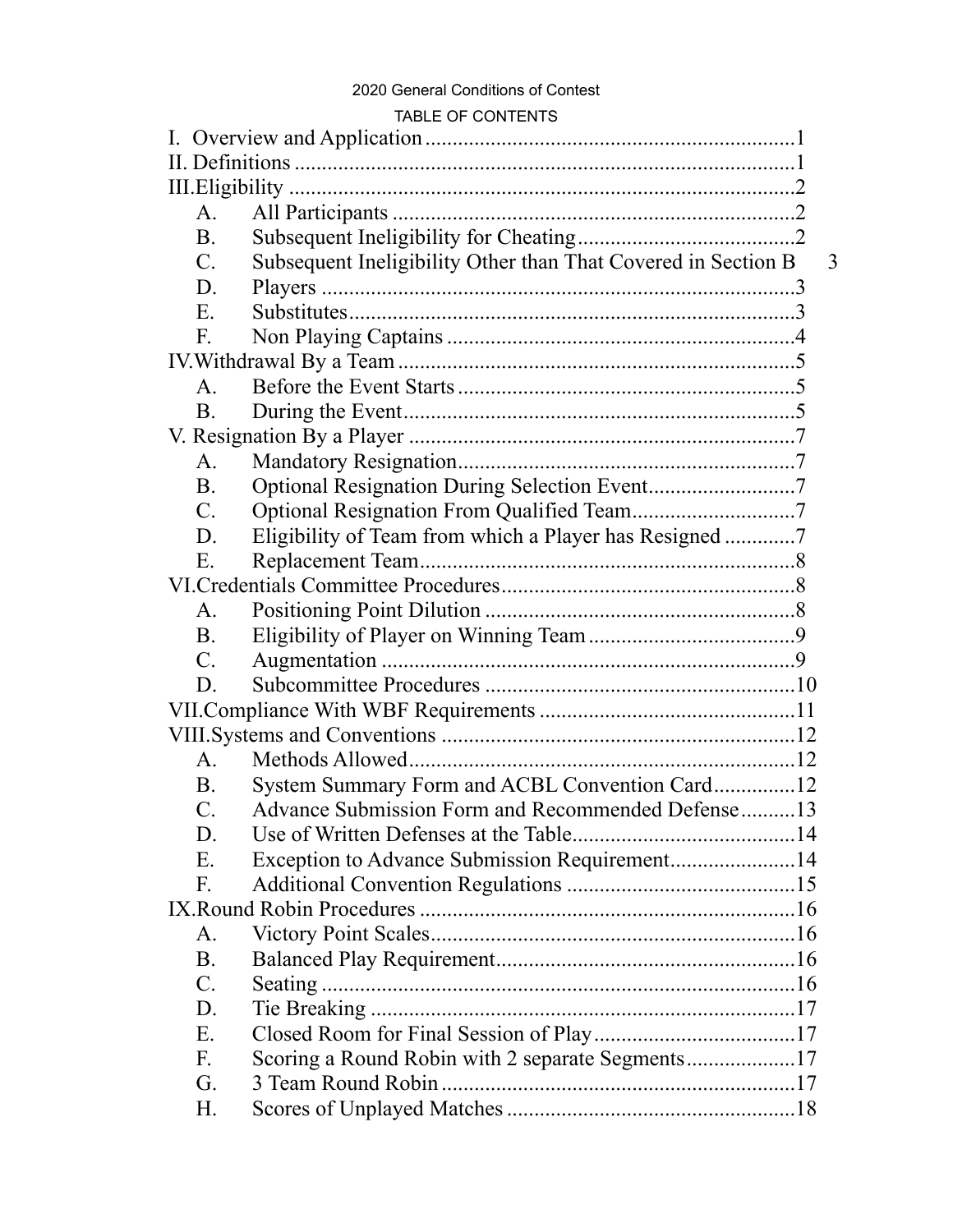#### 2020 General Conditions of Contest

#### TABLE OF CONTENTS

 $\overline{\phantom{a}}$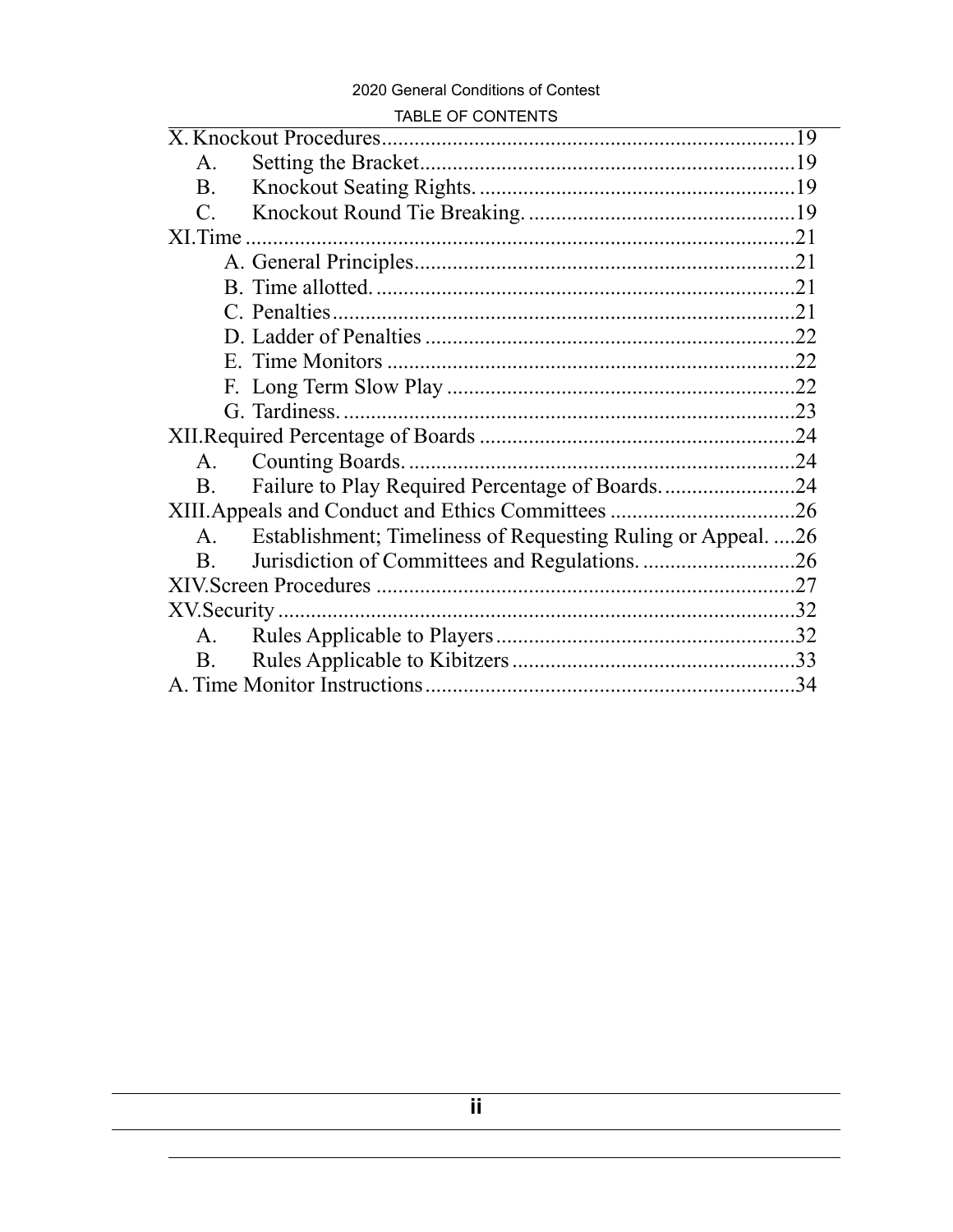# **I. OVERVIEW AND APPLICATION**

<span id="page-3-0"></span>These General Conditions of Contest apply to all USBF Championships. Each USBF Championship also has Special Conditions of Contest, which govern areas not covered by these General Conditions of Contest as well as modifications to these General Conditions of Contest applicable to the specific event. When the Special Conditions of Contest for an event are different from these General Conditions of Contest, the Special Conditions of Contest control.

# **II. DEFINITIONS**

<span id="page-3-1"></span>The following definitions apply throughout these General Conditions of Contest.

- 1) USBF The United States Bridge Federation
- 2) USBF Championship The USBC, WUSBC, JUSBC, SUSBC, and MUSBC
- 3) USBC The Unted States Bridge Championship, which selects teams for Open WBF Championships and is regulated by the ITTC, a subcommittee of the USBF Tournament Committee.
- 4) WUSBC The Women's United States Bridge Championship, which selects teams for Women's WBF Championships and is regulated by the WITTC, a subcommittee of the USBF Tournament Committee.
- 5) JUSBC The Junior United States Bridge Championship, which selects teams for Junior WBF Championships and is regulated by the JITTC, a subcommittee of the USBF Tournament **Committee.**
- 6) SUSBC The Senior United States Bridge Championship, which selects teams for Senior WBF Championships and is regulated by the SITTC, a subcommittee of the USBF Tournament Committee.
- 7) MUSBC The Mixed United States Bridge Championship, which selects teams for Mixed WBF Championships.
- 8) NPC Non Playing Captain
- 9) DIC Director in Charge of a USBF Championship
- 10)ACBL American Contract Bridge League
- 11)ABA American Bridge Association
- 12)WBF World Bridge Federation
- 13)Selection trial An event that selects teams for a WBF Championship, subject to approval by the USBF Board of Directors.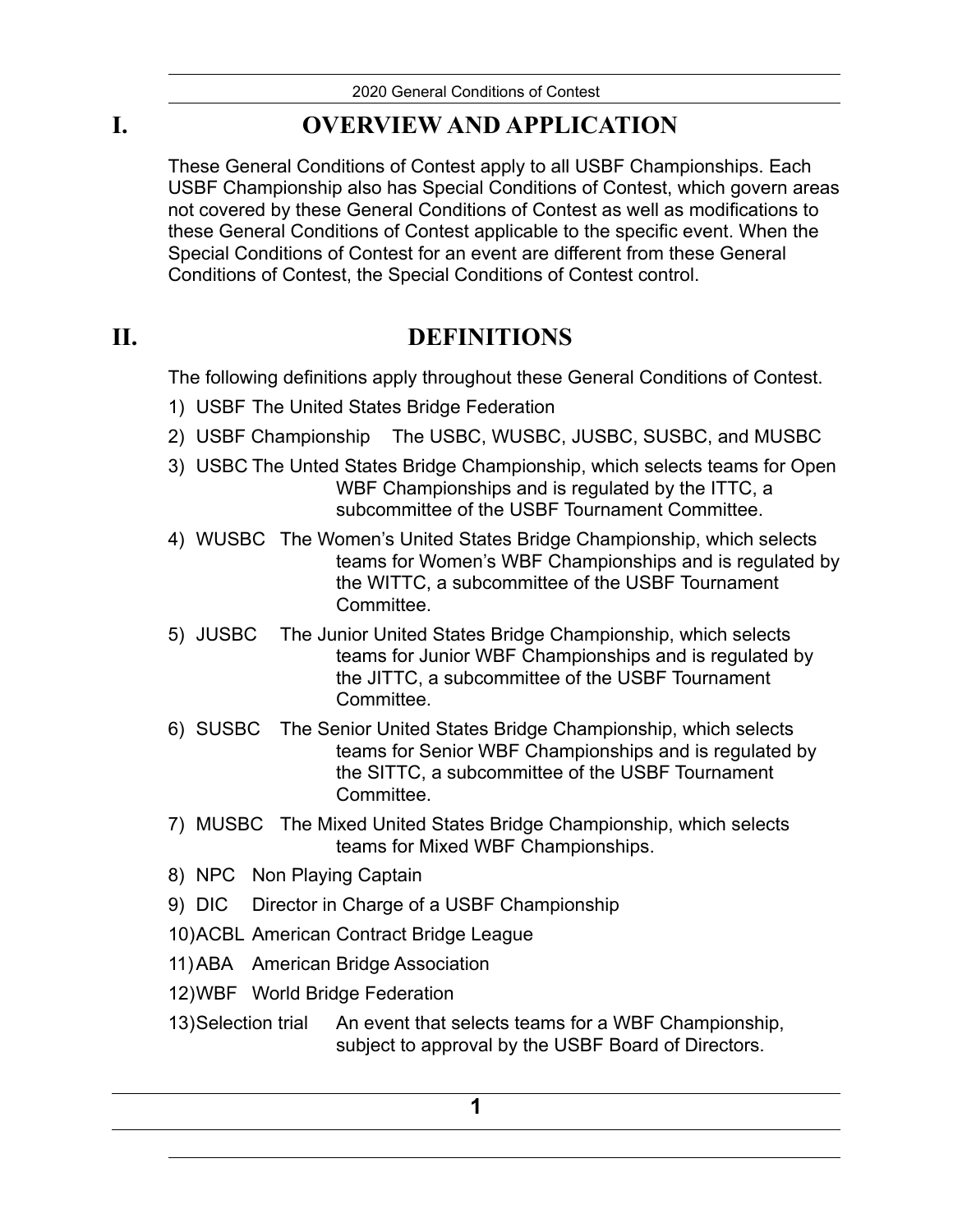**III. ELIGIBILITY** 

## **A. All Participants**

<span id="page-4-1"></span><span id="page-4-0"></span>All participants in any USBF Championship (players and NPCs), and any player or NPC added to a team that has been nominated to represent the USBF as a result of its performance in a USBF Championship, must, subject to review by the USBF Board of Directors in unusual circumstances, meet the following requirements at the time of the USBF Championship:

- 1) Be either an Active or Resident member of USBF who is in good standing.
- 2) Not be under suspension by USBF, ACBL or ABA.
- 3) Not be under ACBL discipline for a reason other than financial that prevents the player from entering an ACBL Nationally-rated event.
- 4) Not be excluded from playing in the specific USBF Championship by a committee of USBF, ACBL or ABA.
- 5) Have completed and signed the USBF Competitor's Agreement (available on the [USBF website](http://www.usbf.org/docs/COC/USBF-Competitors-Agreement-FINAL.pdf) .

## **B. Subsequent Ineligibility for Cheating**

<span id="page-4-2"></span>As used in this section B, "cheating" refers to intentional cheating that is systematic (i.e., occurs on multiple boards), egregious, and premeditated (i.e., the player or pair had more than a few moments to contemplate whether to engage in the unethical conduct).

If the USBF finds, at any time, that any player or pair engaged in cheating during a USBF tournament ("USBC"), the team on which that player or pair competed shall be disqualified from that USBC. Further, the entire team shall forfeit all of its wins in that USBC along with all placing points and masterpoints its players otherwise would have earned in that USBC.

If the finding of cheating is made based on conduct during the Round Robin and is rendered before play in the KO stage begins, the disqualified team's Round Robin results will be vacated and KO qualifiers and seeding will be determined based on Round Robin results against all other teams.

If the finding of cheating is made based on conduct in a KO match and is rendered before play in the next KO round begins, the team containing the guilty player(s) shall forfeit the match in which the cheating occurred, and its opponent shall be declared winner of that match.

If the finding of cheating is made based on conduct in a KO match and is rendered after play in the next KO round begins, the team containing the guilty player(s) shall forfeit the match in which the cheating occurred and the match it is currently playing. In this situation, the DIC may allow the team most recently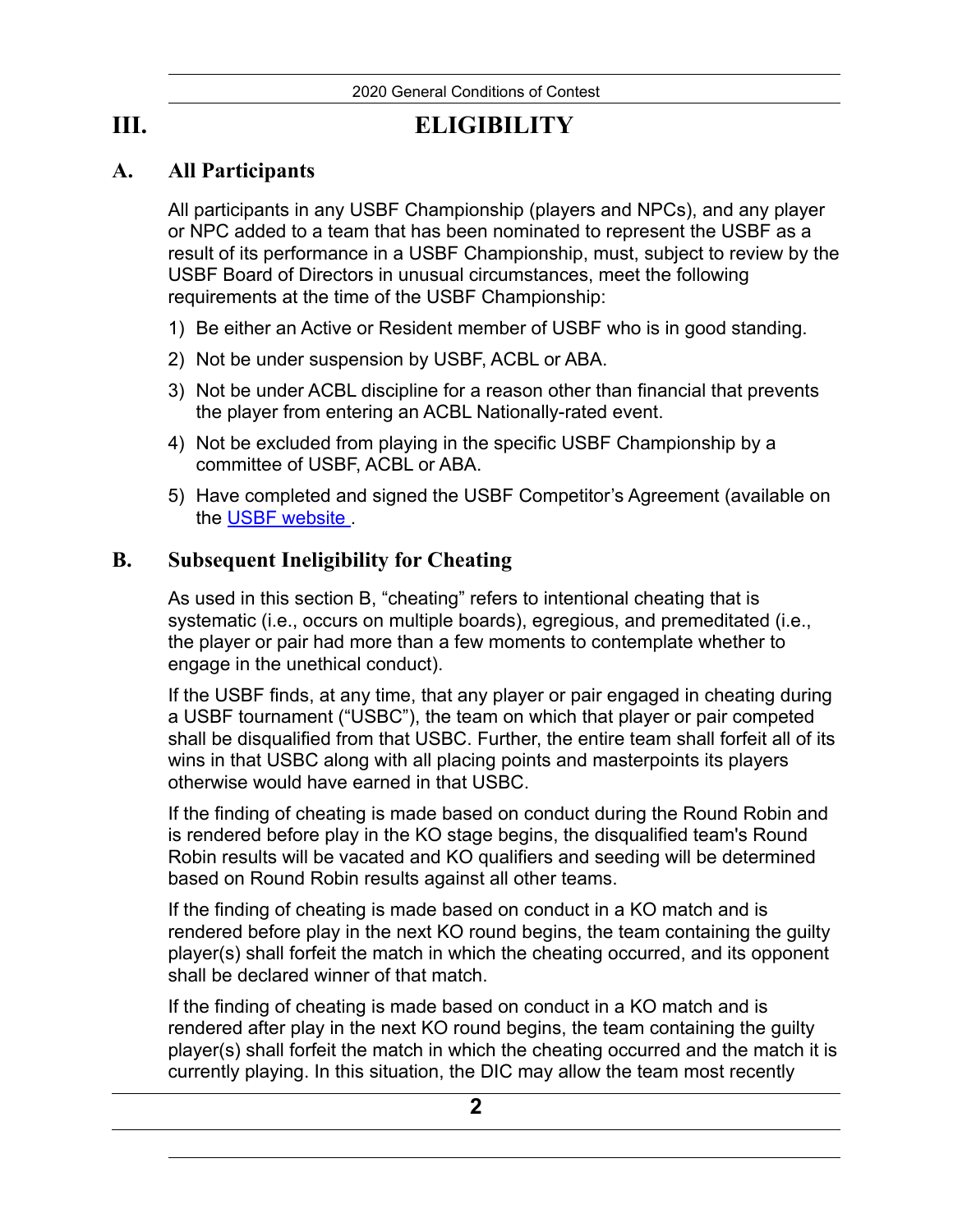defeated by the team containing the guilty player(s) to replace the eliminated team, but is not required to do so.

If the finding of cheating is made after the USBC has concluded and if the team containing the guilty player(s) won the event, the team it defeated in the final KO round shall be declared the champion of the event and shall represent the U.S. in the WBF event for which that USBC selects teams. If the USBC selects two teams and the team that lost in the Finals went on to win the USA2 Finals, then the losing USA2 Finalist shall represent the U.S. in the WBF event for which the USBC selects teams. All teams the contaminated team defeated in earlier rounds of that USBC shall be deemed to have won their match against the contaminated team and shall receive the corresponding placing points and masterpoint awards, but those teams shall have no further remedy.

If any USBF player or pair is found to have engaged in cheating in a WBF championship by either WBF or USBF, USBF will officially reject any medals in that event won by the team or pair on which that player or pair competed.

## **C. Subsequent Ineligibility Other than That Covered in Section B**

<span id="page-5-0"></span>A team with a player who is later not invited or approved by the WBF and/or the USBF for any reason other than the cheating covered in Section B (such as ethics, residency, conduct, hygiene, etc.) may be disqualified should it win any USBF Championship.

## **D. Players**

<span id="page-5-1"></span>Each player in a USBF Championship must be eligible to compete in the WBF championship for which the USBF Championship is a selection trial. Players in the Women's USBC must be women. Players in the Senior USBC and Junior USBC must have been born at a time that will make them the appropriate age for the WBF Senior or Junior Championship at the time of the WBF Championship.

A player who has qualified to compete in the Open event at a World Championship is not eligible to enter a USBC that selects a team or teams for a conflicting event at the same World Championship.

## **E. Substitutes**

<span id="page-5-2"></span>With the approval of the DIC, substitutes may be allowed when there are temporarily fewer than four players able to play on a team. A substitute must be eligible to play in the event and must not be a participant in the event whose team has not been eliminated. A substitute must be of no greater expertise than the least expert player on the team who is not then playing. Substitutes may not play (in the aggregate) more than 50% of the boards in a Round Robin or in any KO match. E.g., one substitute may play for up to half a KO match or Round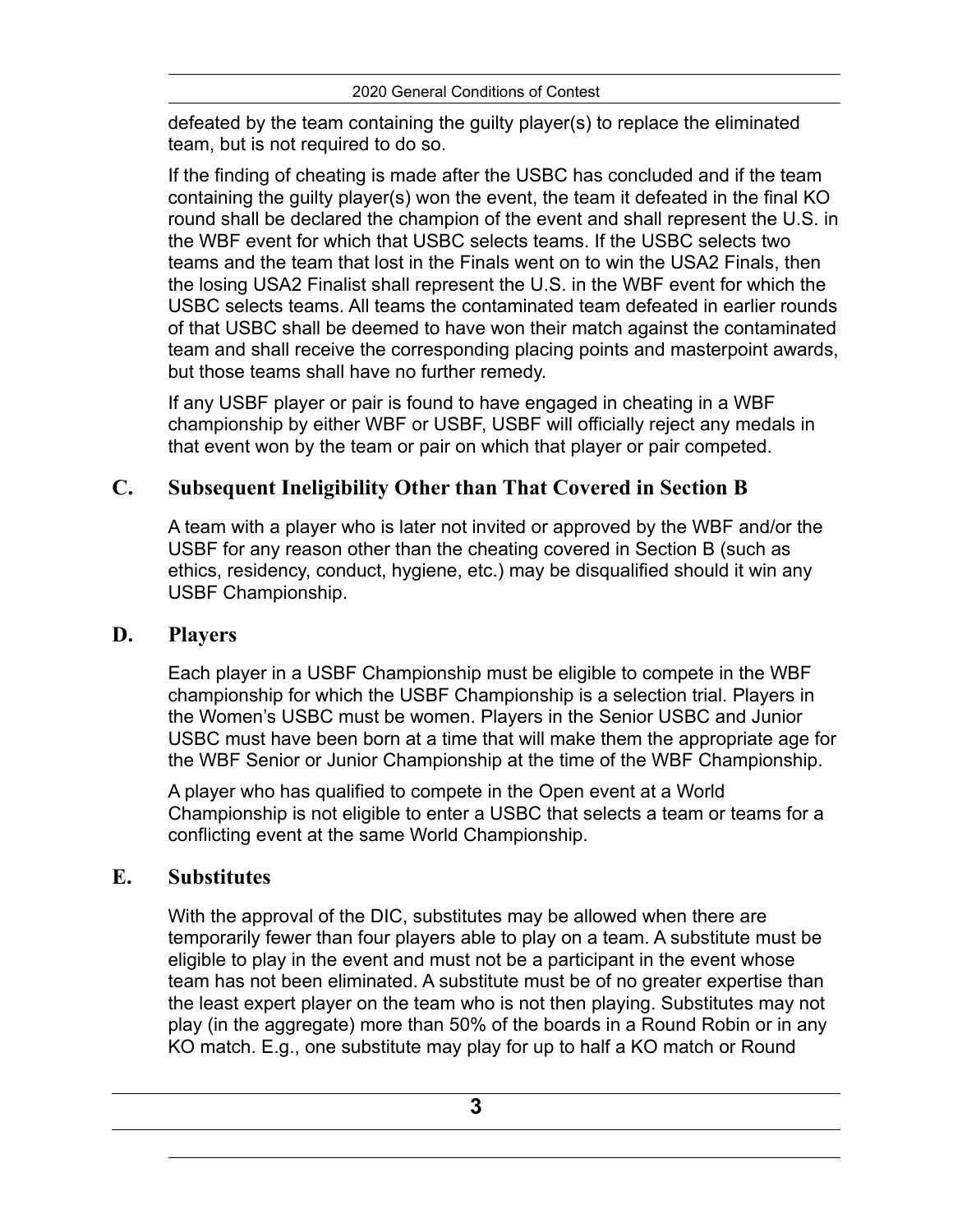Robin, or two substitutes may each play for up to one quarter of a KO match or Round Robin match.

Substitutes may be used in more than one match or RR stage, subject to the aggregate limits above. For instance, a substitute could play the last quarter of one match and the first quarter of the following match, but that team would be allowed no further substitutions in any match.

<span id="page-6-0"></span>No team may field more than two substitutes at one time.

### **F. Non Playing Captains**

A Non Playing Captain (NPC) of a team may not be a player on another team in the event, unless that other team has been eliminated.

If USBF is providing a stipend to cover the expenses of an NPC, the USBF Board must approve each proposed NPC, at its sole discretion. The Board will be guided by the proposed NPC's experience, expertise, maturity, team compatibility and such other criteria as the board, in its sole discretion, deems relevant.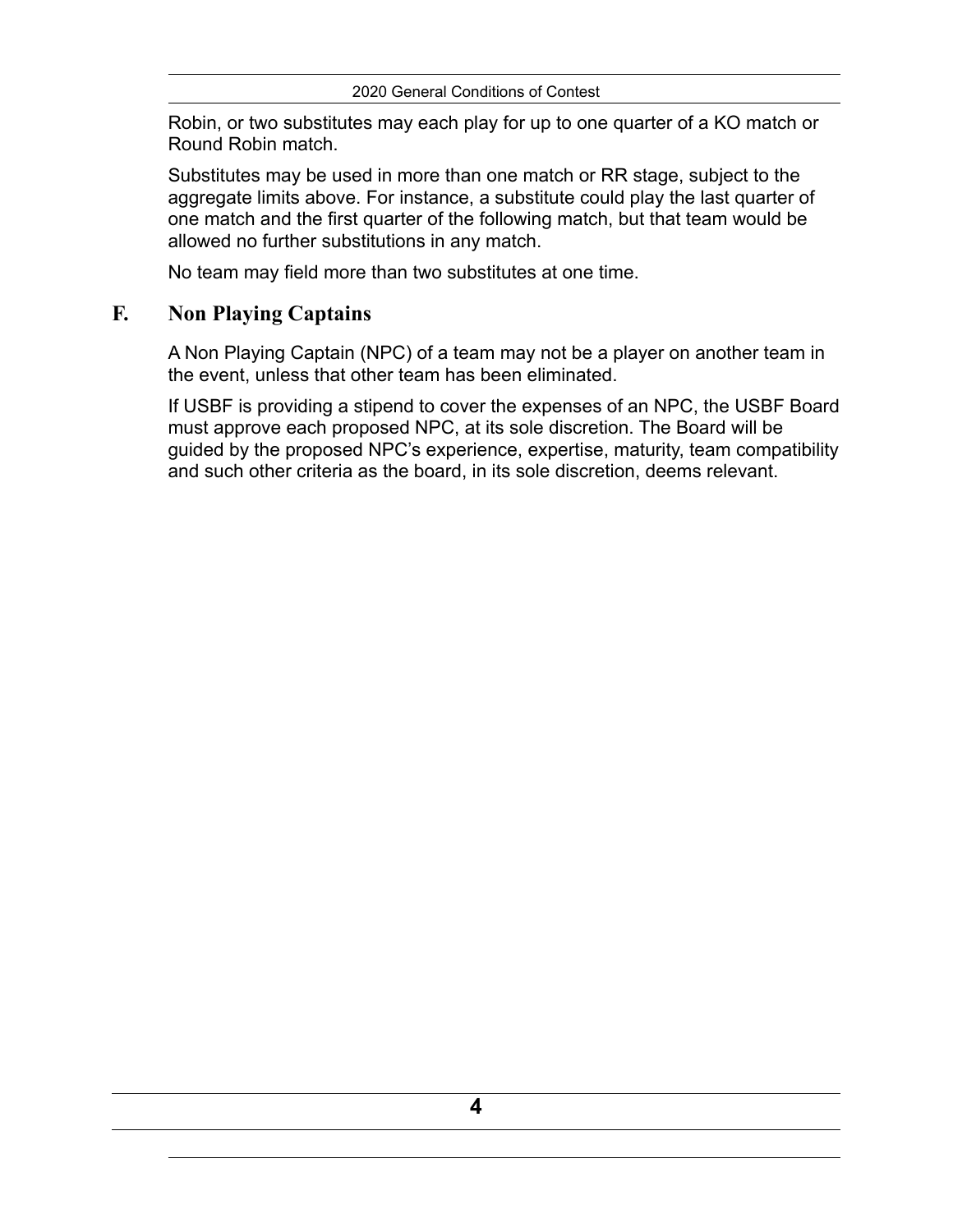# **IV. WITHDRAWAL BY A TEAM**

## **A. Before the Event Starts**

<span id="page-7-1"></span><span id="page-7-0"></span>A team may withdraw before the USBF Championship starts. However, the Credentials Committee will review withdrawals made after entries close or noshows by entire teams (especially a team with a bye). Players on such a team may be barred from future USBF Championships, or otherwise penalized, but late withdrawal for valid reasons is acceptable provided the USBF is notified as soon as possible by the players involved. Timeliness and circumstances will be considered before assessing any penalty against a team withdrawing from a USBF Championship or failing to show up for the event once having registered.

## **B. During the Event**

<span id="page-7-2"></span>A team may withdraw from a USBF event at any time with the permission of the DIC.

In all stages of the event, the DIC will take into consideration health related matters related to a team's request to withdraw. During the KO stage the DIC may grant a withdrawal if the request was made because the team is substantially behind.

Any team that fails to play a portion or all of a match without having received the permission of the DIC to do so shall appear before the tournament Conduct and Ethics Committee and be subject to whatever penalty that committee deems appropriate.

If a team withdraws during a Round Robin scores will be awarded in accordance with section IX. G (Scores of Unplayed Matches) below.

If a team withdraws after a Round Robin has been completed and the team has qualified for the next stage of competition, the highest placed non-qualifier from the Round Robin will qualify for the next stage of competition. If the withdrawal takes place before the KO bracket has been drawn, the highest placed nonqualifier takes its proper place in the bracket. If the withdrawal takes place after the bracket has been drawn, the highest placed non-qualifier replaces the withdrawn team in the bracket. If the highest placed non-qualifier is not available to compete in the next stage of competition, there shall be no replacement for the withdrawn team; in that case, if the next stage of competition is a Round Robin, it will proceed with one fewer teams, if the next stage of competition is a KO match, the team assigned to play the withdrawn team shall be the winner of the KO match.

If a team withdraws during a KO match, its opponent shall be deemed to have won the match.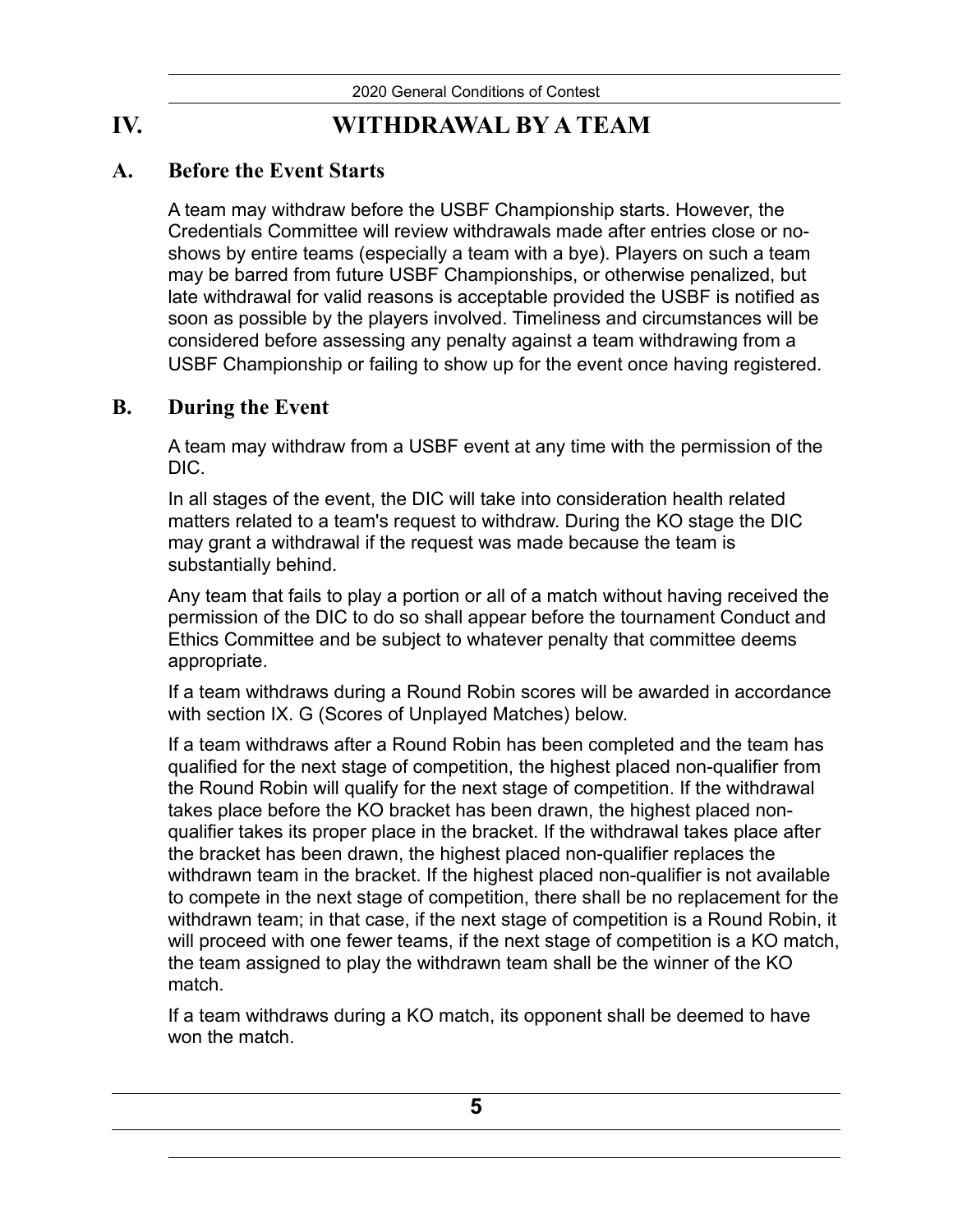2020 General Conditions of Contest

If a team withdraws after winning a KO match, but before starting the next match, its next opponent shall be deemed to have won the next match.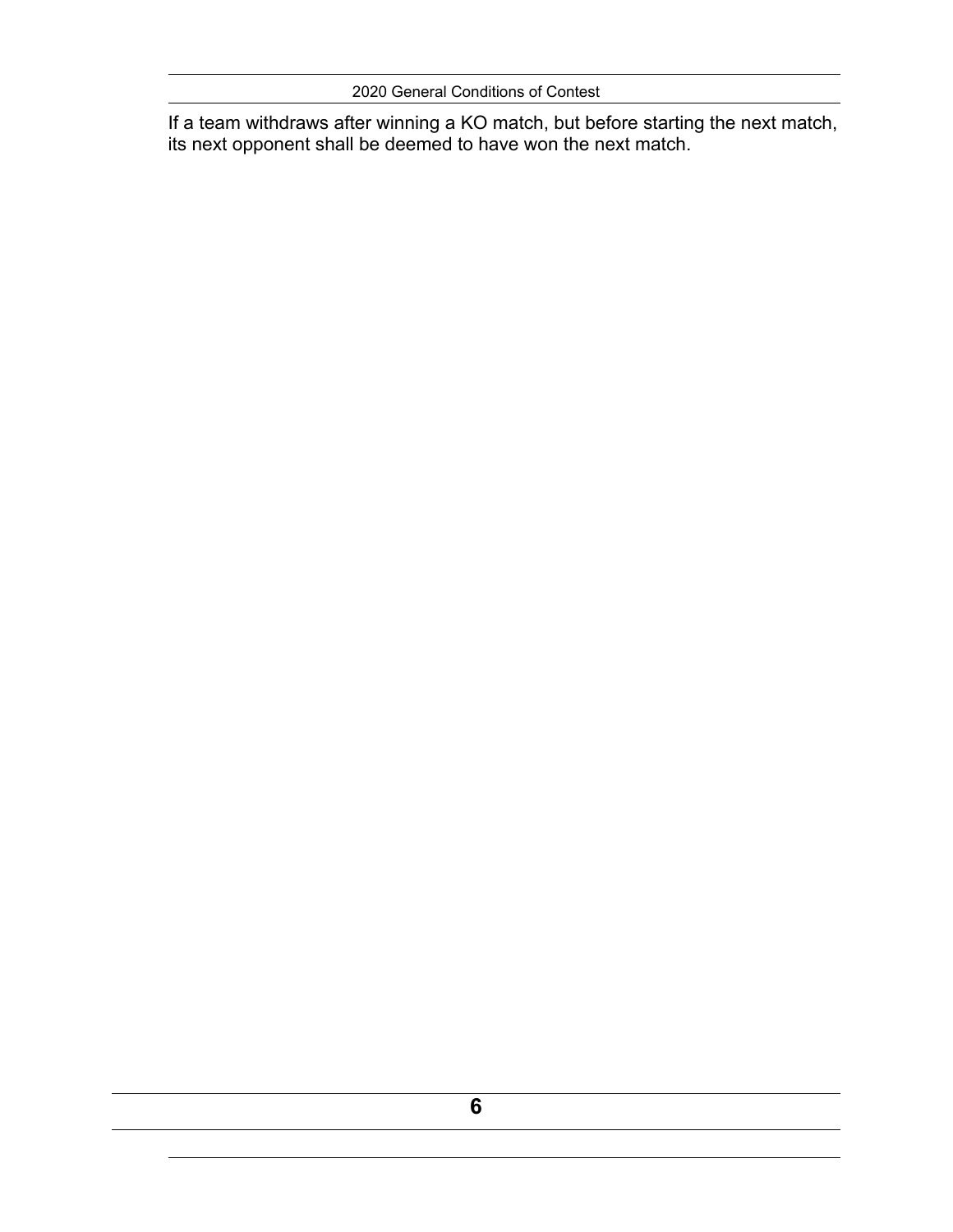# **V. RESIGNATION BY A PLAYER**

## **A. Mandatory Resignation**

<span id="page-9-1"></span><span id="page-9-0"></span>A player who has qualified to represent the US in a World Championship event ("first event") and subsequently qualifies to represent the US in a conflicting event at the same World Championship must resign from the player's team for the event that the player did not select as the player's preferred World Championship event before the start of the first USBC in which the player qualified.

## **B. Optional Resignation During Selection Event**

<span id="page-9-2"></span>Any player may withdraw from a team competing in a USBF event with no penalty to either the player or the team, so long as the player's team has 4 or 5 players after the withdrawal. If a player's resignation reduces a team to fewer than 4 players, it shall be treated as a withdrawal by the team.

If a player resigns from a team during the selection event and the team subsequently qualifies to represent the USBF in the World Championship event for which the USBF event selects team(s), the player who withdrew may be added to the team for the World Championship, but shall be subject to stringent scrutiny by the Credentials Committee, starting with the presumption that the player should not be added to the team.

## **C. Optional Resignation From Qualified Team**

<span id="page-9-3"></span>A player who has qualified to represent the United States in two conflicting World Championship events may resign from the team which the player selected as the player's preferred World Championship event only with Credentials Committee approval, which will usually be granted only if the resignation is based on a reason that arose after the USBF selection events. Any other player may resign from a team that has qualified to represent the USBF in a World Championship event with no penalty to the player.

## **D. Eligibility of Team from which a Player has Resigned**

<span id="page-9-4"></span>At least 4 eligible players who were on the team that qualified in the USBF selection trials are required for a team to continue to be eligible to represent the United States. For the Mixed Teams, the remaining team members must include at least 2 men and 2 women. **Exceptions:** (1) a Replacement Team described in Section E below remains eligible so long as a majority (3 out of 4 or 5; 4 out of 6) of the players on the team in the USBF selection trials will compete in the World Championship; (2) a team that qualified in a subsequent selection trials and is reduced to fewer than 4 players because one or two of its players are members of a replacement team for an event selected in a prior selection trials remains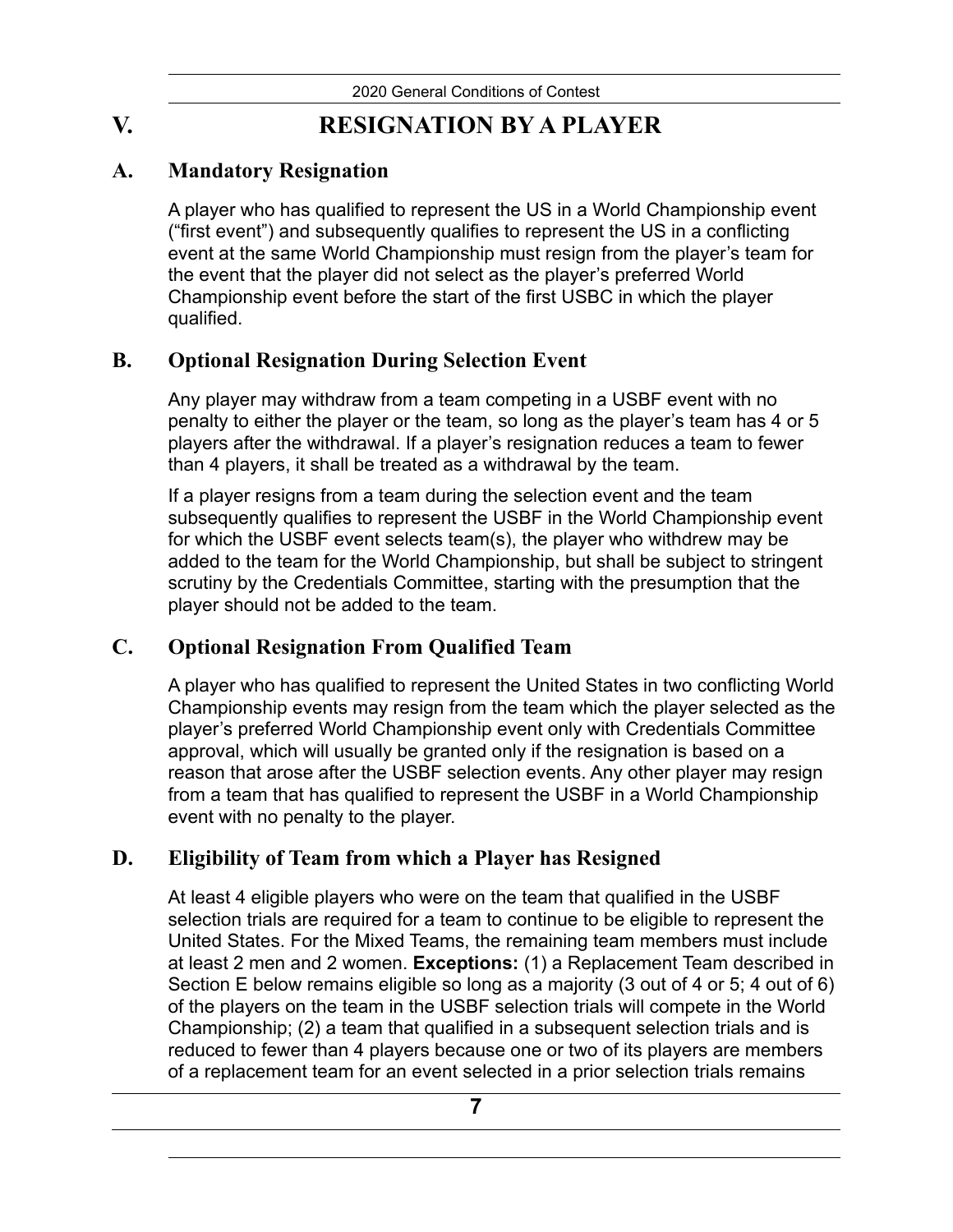eligible so long as a majority (3 out of 4 or 5; 4 out of 6) of the USBC team members will compete in the World Championship.

If, after resignations, these conditions are not met, the team will be replaced as set forth in section E below. In that situation, no player who resigned from the winning team shall be eligible for augmentation to the new team representing the United States, but the other players on the eliminated team are eligible to be augmented to the replacement team.

## **E. Replacement Team**

<span id="page-10-0"></span>If a team has become ineligible to represent the USBF in a World Championship event, the team will be replaced by the last eligible team that lost in the USBF selection event in which the ineligible team qualified. If more than 1 team lost at the same time, the last team that lost to the ineligible team will be the replacement team.

# **VI. CREDENTIALS COMMITTEE PROCEDURES**

<span id="page-10-1"></span>The Credentials Committee makes determinations both before and after USBF Championships. Before a Championship, the Credentials Committee may have to determine whether a team's Positioning Points should be reduced because the team has different players than those with whom it won its PPs. After a Championship, the Credentials Committee may have to determine whether a player on a team that has qualified to represent the United States is eligible to do so, and may also have to deal with augmentation issues. The general procedure in all of these situations is the same, but the specifics may be different. When the USBF Board has asked the Credentials Committee to review the eligibility of a player on a potential World Championship team, a subcommittee of the Credentials Committee shall always be formed to review the evidence and make a recommendation to the Board. Whenever any other question is to be determined by the Credentials Committee, the USBF Secretary polls the entire committee and the result of that poll may decide the question or may necessitate forming a subcommittee to investigate the matter further.

## **A. Positioning Point Dilution**

<span id="page-10-2"></span>If a team that has earned Positioning Points for the Open USBC adds one or two players for the Open USBC, the Credentials Committee shall determine whether the team's Positioning Points should be diluted or removed in accordance with the Special Conditions of Contest for the Open USBC. The USBF Secretary shall poll the Credentials Committee regarding whether the team's PPs should be reduced. If all but one of the Committee members responding agree that the PPs should not be reduced, that will be the result (except that if there are fewer than eight respondents, they must be unanimous). If two or more Committee members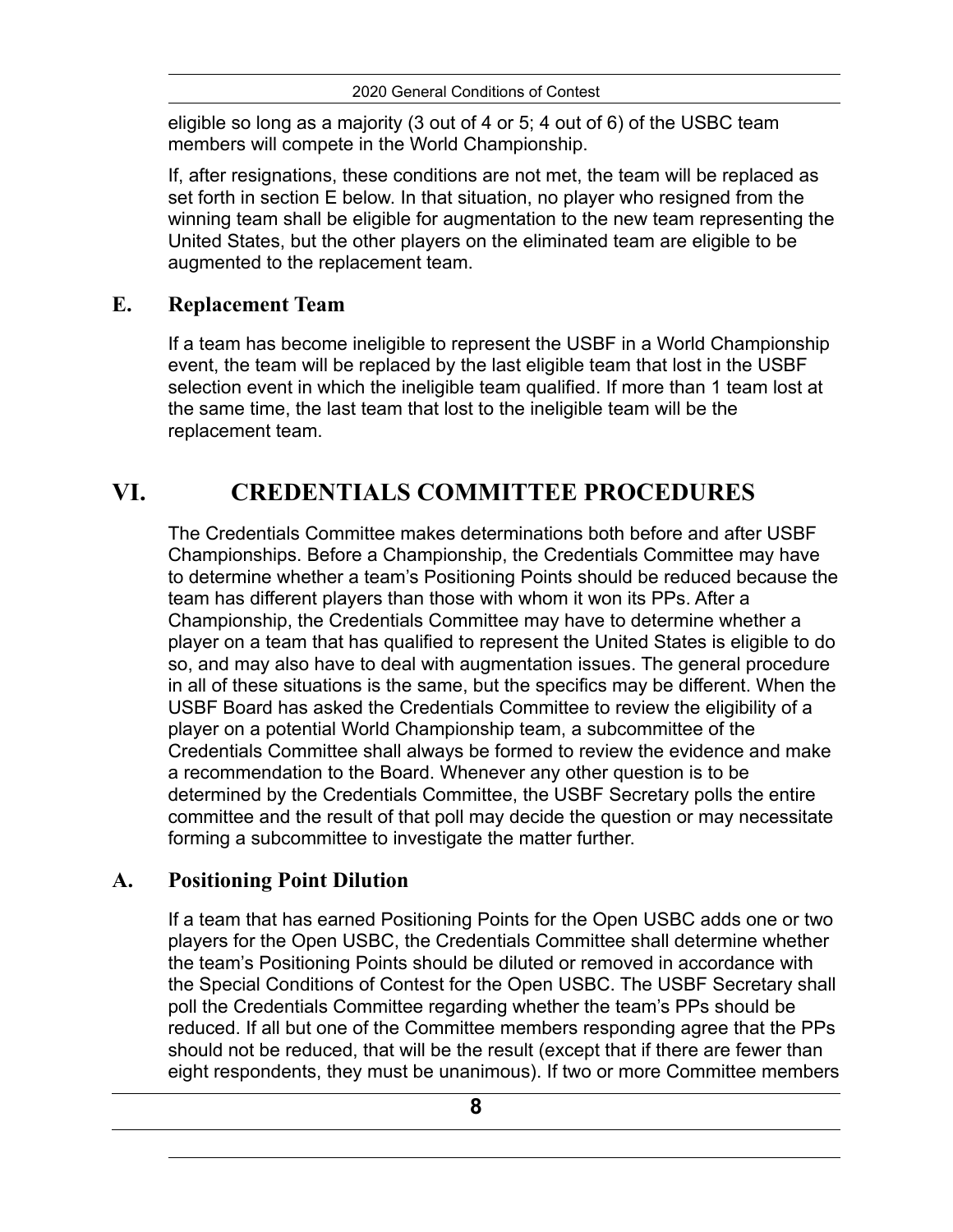believe the PPs should be reduced, a subcommittee shall review the matter further. If a subcommittee is to review the matter, the USBF Secretary shall inform the captain of the team that the subcommittee is going to meet and that the team may present an argument to the subcommittee by email.

## **B. Eligibility of Player on Winning Team**

<span id="page-11-0"></span>If the USBF Board of Directors has a question about the eligibility to represent the United States of a player on a team that has qualified to represent the United States, the Board shall submit the name to the Credentials Committee. A subcommittee of the Credentials Committee shall be formed to review the matter and make a recommendation to the Board.

## **C. Augmentation**

<span id="page-11-1"></span>A team representing the United States in international competition shall be composed of six players. If a team that qualifies to represent the United States has fewer than 6 players, an additional player or players shall be added to the team in accordance with the following procedure.

### **1. Team Nomination**

The team may nominate a player or players to be augmented. If it does so, the USBF Secretary shall poll the entire Credentials Committee regarding whether any member of the committee believes that the proposed augmentee should not be accepted. If all of the members of the Credentials Committee respond that the player(s) should be added, the proposed player(s) shall be approved. If not, the procedure set forth in Section 2 below shall be employed.

### **2. Alternate Procedure**

If there is no nomination by the team or if any member of the Credentials Committee believes that the alternate procedure should be employed, the following shall be the procedure.

### a) Announcement of Need to Augment

The USBF Secretary shall send an email to every USBF Active or Resident Member who has provided USBF with his or her email address and post a notice on the USBF website stating:

- A team that has qualified for the (named) WBF Championship has fewer than 6 players.
- Additional player(s) will be selected.
- Eligible members may submit their names for augmentation in accordance with Section B below.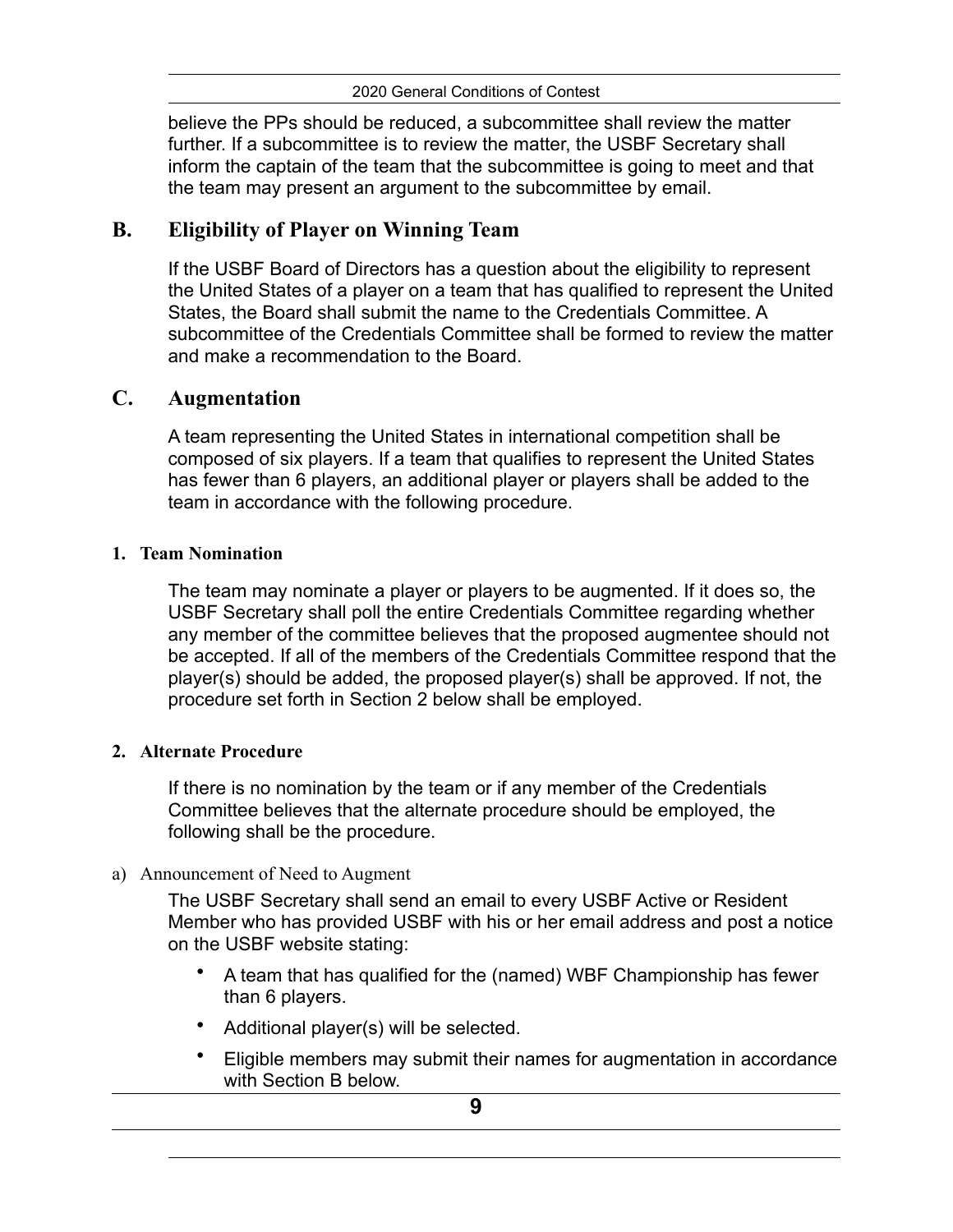b) Players Submit Names

Any Active or Resident Member of USBF may inform the USBF Secretary that he or she wishes to be considered for augmentation. The member may include a statement regarding why s/he would be an appropriate player to be added. The statement may include information about any partnerships the player has with players already on the team to be augmented and any other information the player deems relevant. By submitting his or her name for augmentation, a player agrees that if selected, s/he will play on the team in the World Championship, barring any unforeseen events.

c) Augmentation Committee Chosen

An Augmentation Committee shall be selected from the members of the USBF Credentials Committee. Normally, the Augmentation Committee will be selfselected. The USBF Secretary shall ask all members of the Credentials Committee if they are available to serve on selected dates and times and if they have any reason to believe that they have a conflict. Any Credentials Committee member who is available and does not have a conflict shall become a member of the Augmentation Committee.

d) Augmentation Committee Selects Players

The Augmentation Committee shall review the names of players who have asked to be added to the team and shall select the player(s) whose addition to the team would result in the strongest possible team. Before making its decision, the Augmentation Committee shall consult with the team captain and may ask for additional information from any player who has asked to be augmented. Normally, the augmentation committee will select from 3 to 5 players or pairs.

e) Team Selects Player(s) to be Added

The Augmentation Committee shall send the names of player(s) it has selected to the team captain. The team captain shall select the number of players necessary to augment the team to 6 players from among the players whose names were provided by the Augmentation Committee. The players so chosen shall be added to the team.

f) If Team Fails to Select Players, Full Credential Committee Chooses Player(s) to be Added If the team is unable to agree upon the necessary number of players from the list provided to them, the full Credentials Committee (except for any members who have a conflict) shall meet and choose the players to be added to the team.

### **D. Subcommittee Procedures**

<span id="page-12-0"></span>To the extent possible, a subcommittee making a ruling prior to a Championship shall consist of players who have not entered the Championship.

A subcommittee shall have at least 5 members and no more than 10 members.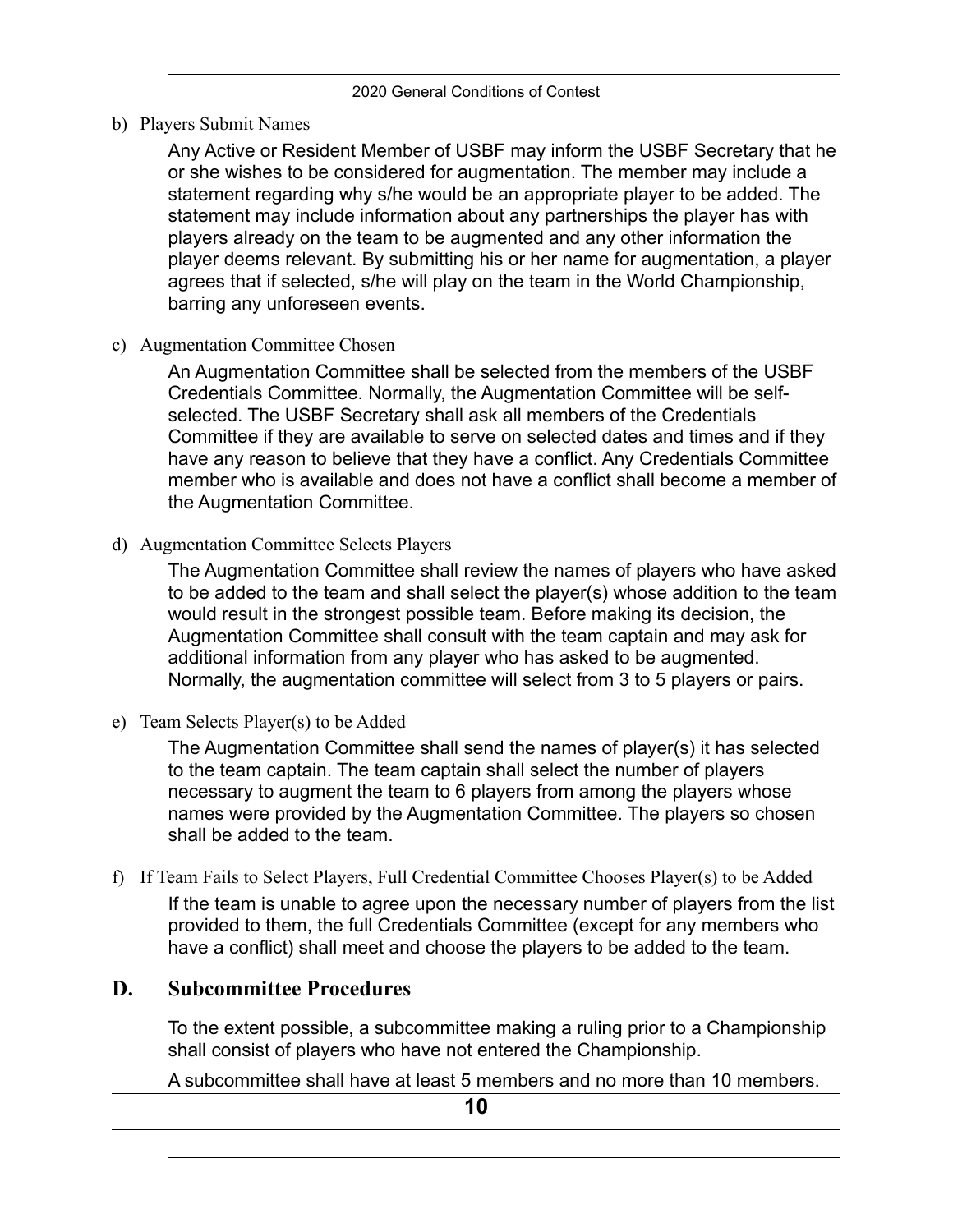Each subcommittee shall have a chair, who may be appointed by the USBF Board before the subcommittee is formed or elected by the subcommittee after its formation if no chair has been appointed. Subcommittees normally meet by telephone conference call. Each subcommittee may decide matters of procedure for itself, including whether to permit any persons who might be affected by the subcommittee's decision to make oral arguments to the subcommittee. The subcommittee shall consider any written statements presented to it by persons who will be affected by its decision.

## **VII. COMPLIANCE WITH WBF REQUIREMENTS**

<span id="page-13-0"></span>Each player in a USBF Championship, by entering the event, agrees that in the event the player represents the United States in a WBF Championship, he or she will comply with WBF requirements for the championship. These requirements include, among other things:

> Drug Testing: Each player must be willing to submit to drug testing mandated by WBF.

Publicity: Players are required to play on Vugraph when assigned to a Vugraph table. Players may be videotaped at any time during the championship and agree to the use of video footage or other photographs to publicize the championships and for any other reasonable purpose of the WBF.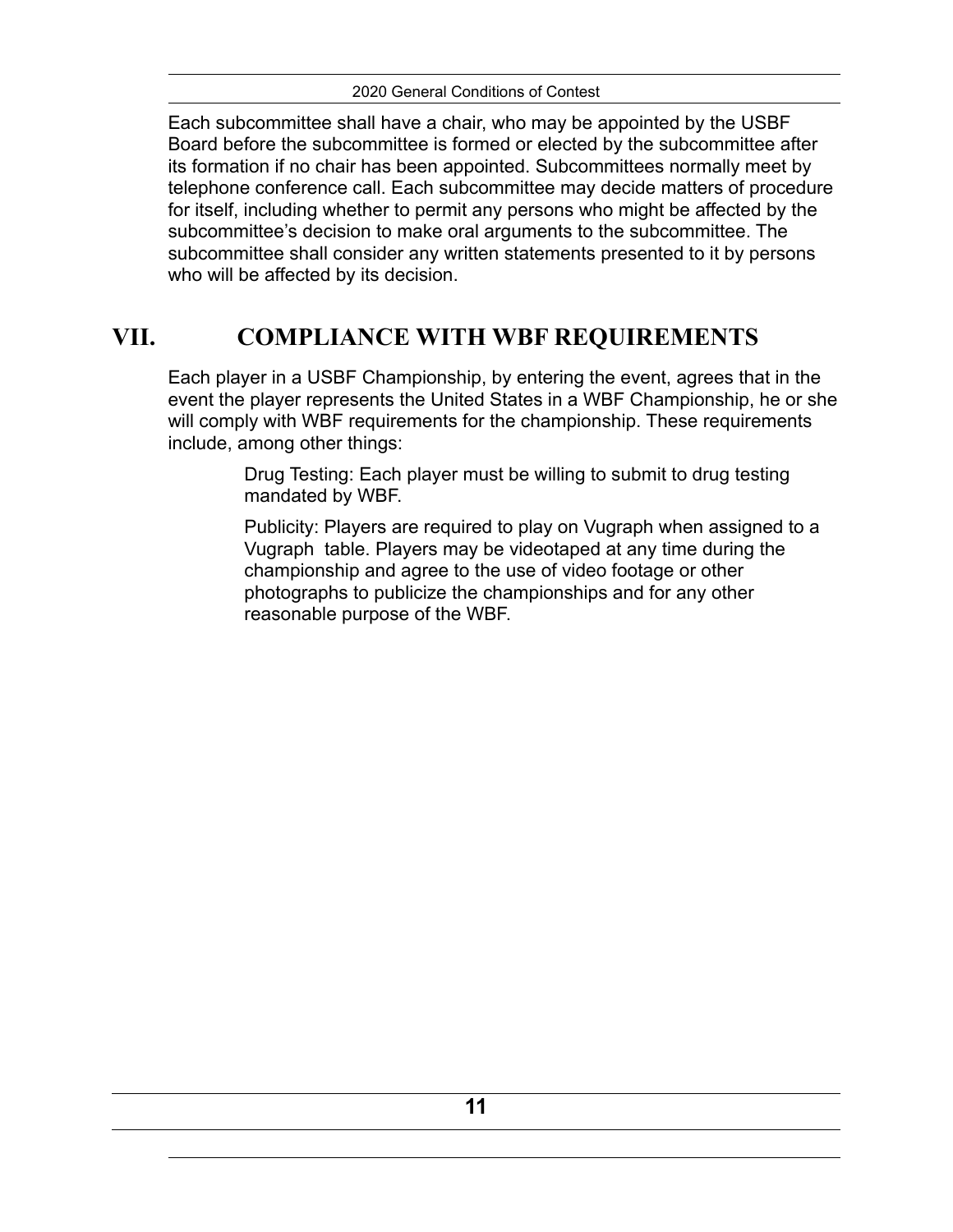# **VIII. SYSTEMS AND CONVENTIONS**

## **A. Methods Allowed**

<span id="page-14-2"></span><span id="page-14-1"></span><span id="page-14-0"></span>Any method included on the [ACBL Open Plus Chart](http://web2.acbl.org/documentLibrary/about/181AttachmentD.pdf) is allowed in USBF events.

## **B. System Summary Form and ACBL Convention Card**

### **1. System Summary**

Each pair is required to complete a System Summary Form (SSF) on the USBF [website](http://www.usbf.org/) at least 2 weeks in advance of the Championship and have a printed copy available for their opponents the day before a match, immediately before play and during a match. If a pair files the SSF late, or fails to file it, that pair's team will lose seating rights in one segment of play for every day the SSF is late. If a pair files a SSF that the USBF Tournament Systems Committee finds is inadequate, until the pair makes the SSF adequate, whenever the pair is playing, the opposing team has seating rights. The System Summary Form is posted on the USBF website.

Each participant in the Championship is responsible for reviewing his or her opponents' System Summary Forms in advance. Any time in excess of 5 minutes spent at the table on preparation for methods properly described on the System Summary Form shall be charged to the players preparing for the methods and not to the players using the methods.

## **2. ACBL Convention Card**

Each pair is required to complete an ACBL Convention Card and submit it to the USBF Secretary or his or her designee for posting on the USBF website 2 weeks in advance of the Championship and each player is required to bring the ACBL Convention Card to the table. If a pair files the ACBL convention card late, or fails to file it, that pair's team will lose seating rights in one segment of play for every day the convention card is late.

### **3. Players Added Within 2 Weeks of the Start of the Championship**

If one or two players are added to a team within two weeks of the start of a Championship, they will have three days to file a System Summary Form and ACBL Convention Card with no penalty. The penalty for filing after three days will be loss of seating rights in one segment of play for every day the SSF or Convention Card is late.

In addition, the new pair may not employ any method in the Round Robin that is not substantially the same as a method played by another pair in the Championship.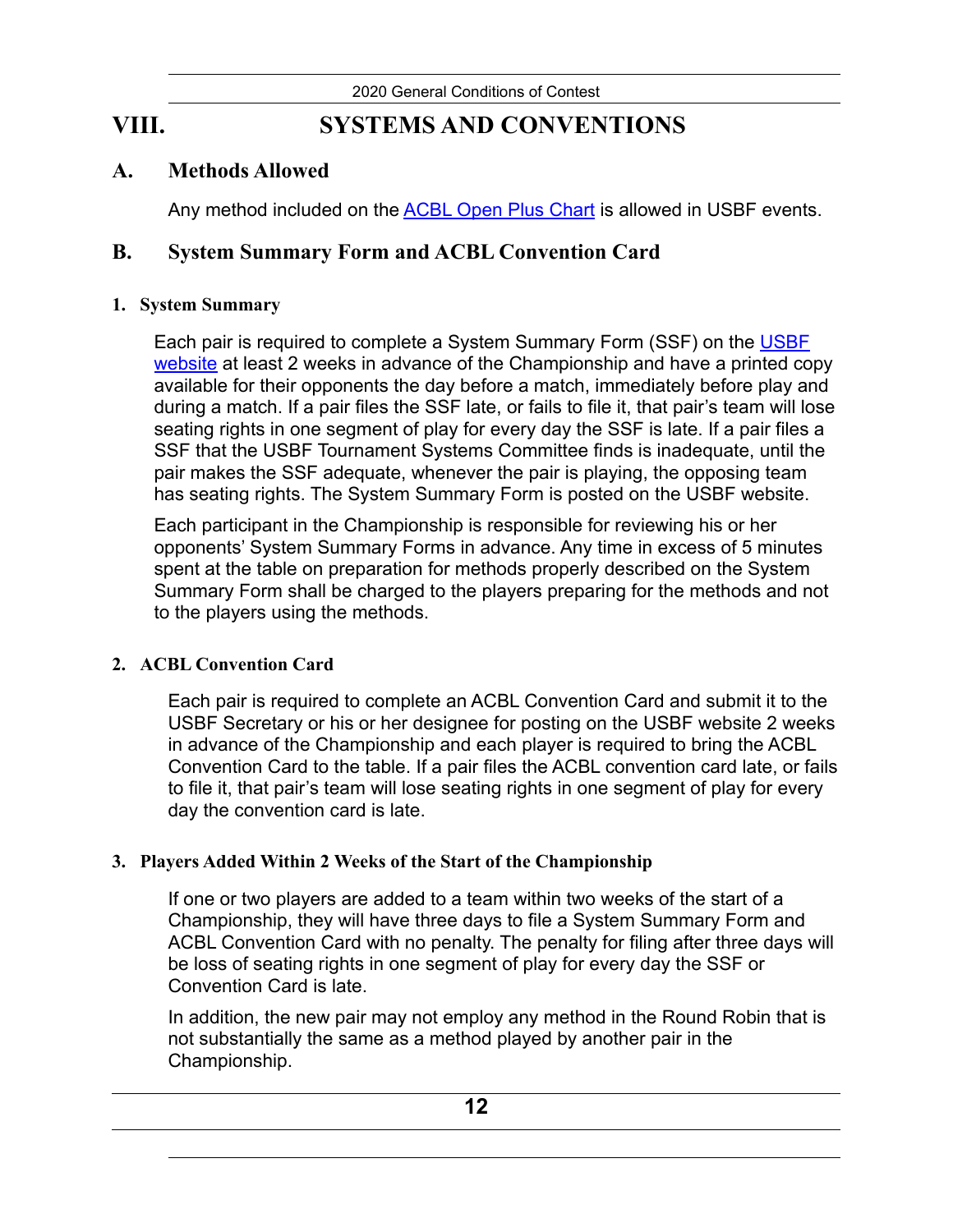#### **4. Provision of System Summary and Convention Card to Opponents**

Upon arriving at the table, each player should give the partnership's System Summary Form and ACBL Convention Card to his or her screen mate for the screen mate's use during the match.

## <span id="page-15-0"></span>**C. Advance Submission Form and Recommended Defense**

#### **1. Requirement for Advance Submission Forms and Defenses**

Any pair employing a method described in Paragraph 3 or 7 of the Open+ Convention Chart and for which there is not an ACBL Approved Defense must submit an Advance Submission Form describing the method and provide a Recommended Defense to the method.

Advance Submission Forms posted on the USBF website. Instructions for completion of Advance Submission Forms are included on the forms.

Note that although unusual responses and methods for which there is an ACBL Approved Defense do not require an Advance Submission Form, they must be clearly described on the System Summary Form under "Methods that May Require Advance Preparation."

#### **2. Submission Procedure**

Advance Submission Forms shall be filed with the USBF Secretary and posted on the USBF website at least four weeks in advance of the Championship. Upon completion, they will be subject to section 3 below.

#### **3. Review and Adequacy**

Each participant in a USBF Championship is responsible for reviewing the Advance Submission Forms and Recommended Defenses submitted by other participants. Any participant who has an objection to the completeness of the Advance Submission Form or the adequacy of the Recommended Defense shall make that objection to the USBF Tournament Systems Committee within 1 week after the date upon which the Advance Submission Form or Defense was posted on the USBF website or 3 weeks prior to the Championship, whichever is later. If the USBF Tournament Systems Committee deems that the Advance Submission Form or Recommended Defense is not adequate it will require the players submitting the Advance Submission Form or Recommended Defense to improve it. No pair may employ a method if an objection has been made to the Advance Submission Form or Recommended Defense unless and until the USBF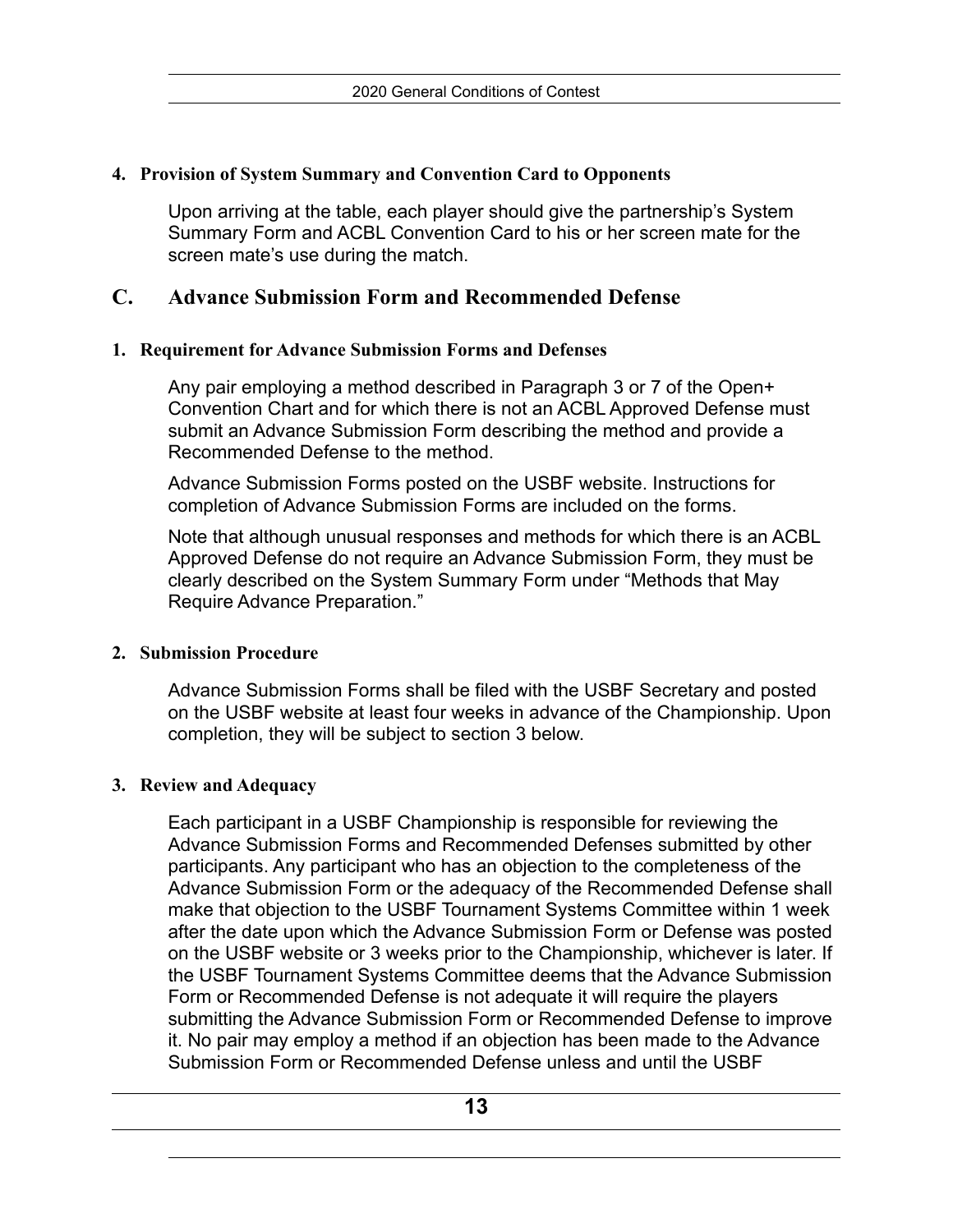Tournament Systems Committee approves the Advance Submission Form or Recommended Defense.

If no objection is made to a Recommended Defense by 1 week after the date upon which it was posted on the USBF website or 3 weeks prior to the Championship, whichever is later, the Recommended Defense shall be deemed adequate, unless there were serious errors or omissions in the Advance Submission Form describing the bid for which the defense is recommended.

## **4. Methods for Which ACBL has an Approved Defense**

If there is an approved defense to a method posted on the ACBL website at the closing date for entries to the USBF Championship, that defense will be acceptable as the Recommended Defense for that method and will be deemed adequate.

## **5. At the Championship**

Each pair employing a method requiring an Advance Submission Form or Recommended Defense must bring copies of the Advance Submission Form and Recommended Defense to the Championship and make them available to their opponents both on the day preceding a match and at the table immediately prior to play. Each pair employing a method for which there is an ACBL Approved Defense available, must bring the ACBL Approved Defense to the table.

## **D. Use of Written Defenses at the Table**

<span id="page-16-0"></span>Players may bring their own written defenses to artificial preempts below 3NT that do not show at least 5 cards in a known suit, and may refer to their own written defenses or the recommended defense provided by the opponents.

## **E. Exception to Advance Submission Requirement**

<span id="page-16-1"></span>If any pair desires to employ a method requiring an Advance Submission Form, for which they did not submit an Advance Submission Form and Recommended Defense as required under section C above, they may do so if and only if:

- 1) at least one other pair in the Championship submitted an Advance Submission Form and Recommended Defense for the method in a timely manner, and
- 2) if the pair desiring to play the method had submitted an Advance Submission Form it would have been identical to that submitted with regard to weak meanings for any bid.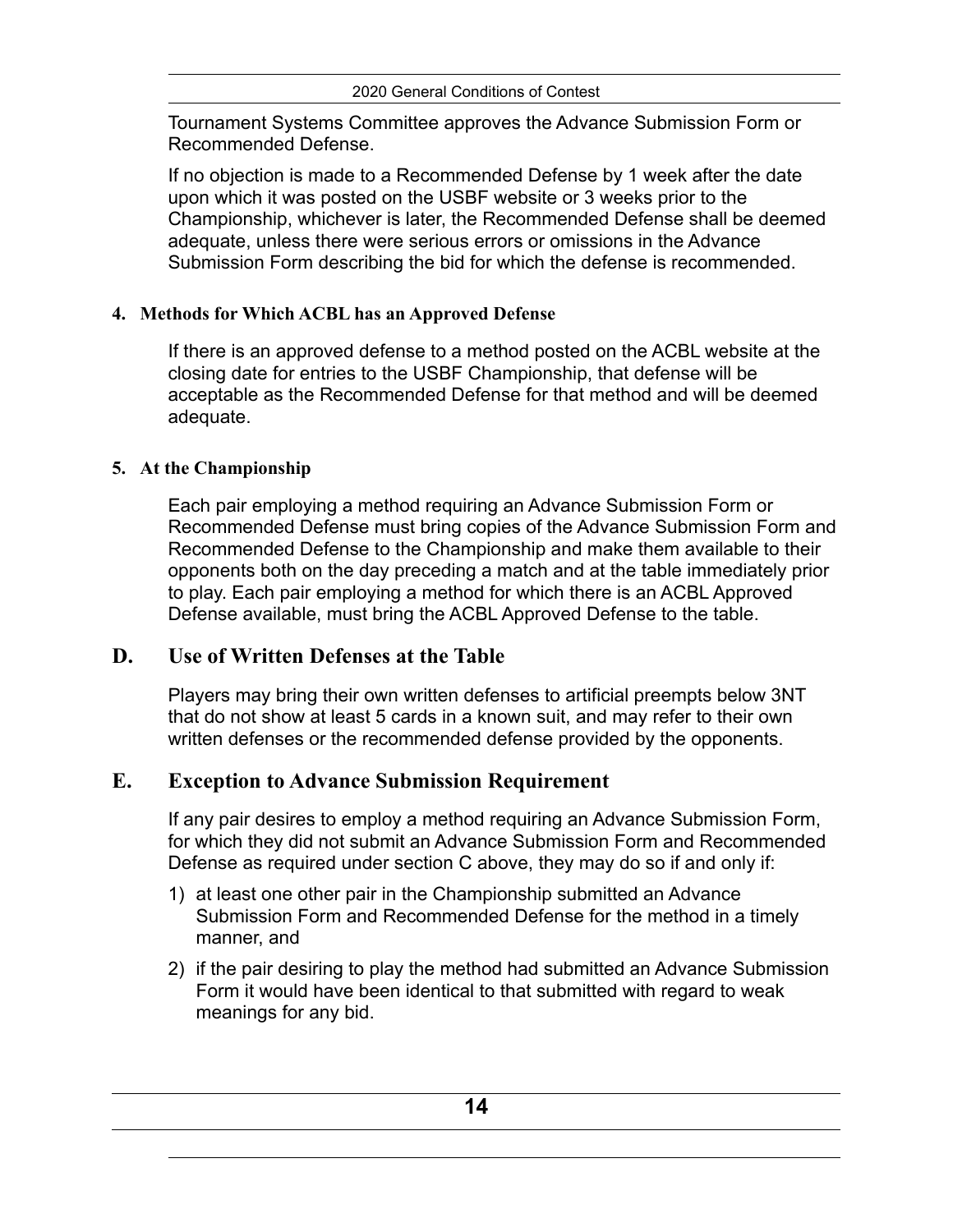## <span id="page-17-0"></span>**F. Additional Convention Regulations**

#### **1. Use of Method without Compliance with Section C above**

If a pair uses a method requiring an Advance Submission Form and written defense without having complied with Section C above, in addition to any possible score correction under the Laws of Duplicate Bridge, the DIC shall impose a 3 imp procedural penalty for each offense. Requests for application of this penalty shall expire at the beginning of the next segment of play.

#### **2. Accessibility of System Notes.**

If requested by a director, appeals committee or recorder, pairs shall produce any written agreements or system notes. Pairs who do not make their notes available or do not have their system notes on site may get the worst of any ruling or inquiry dependent on partnership understandings.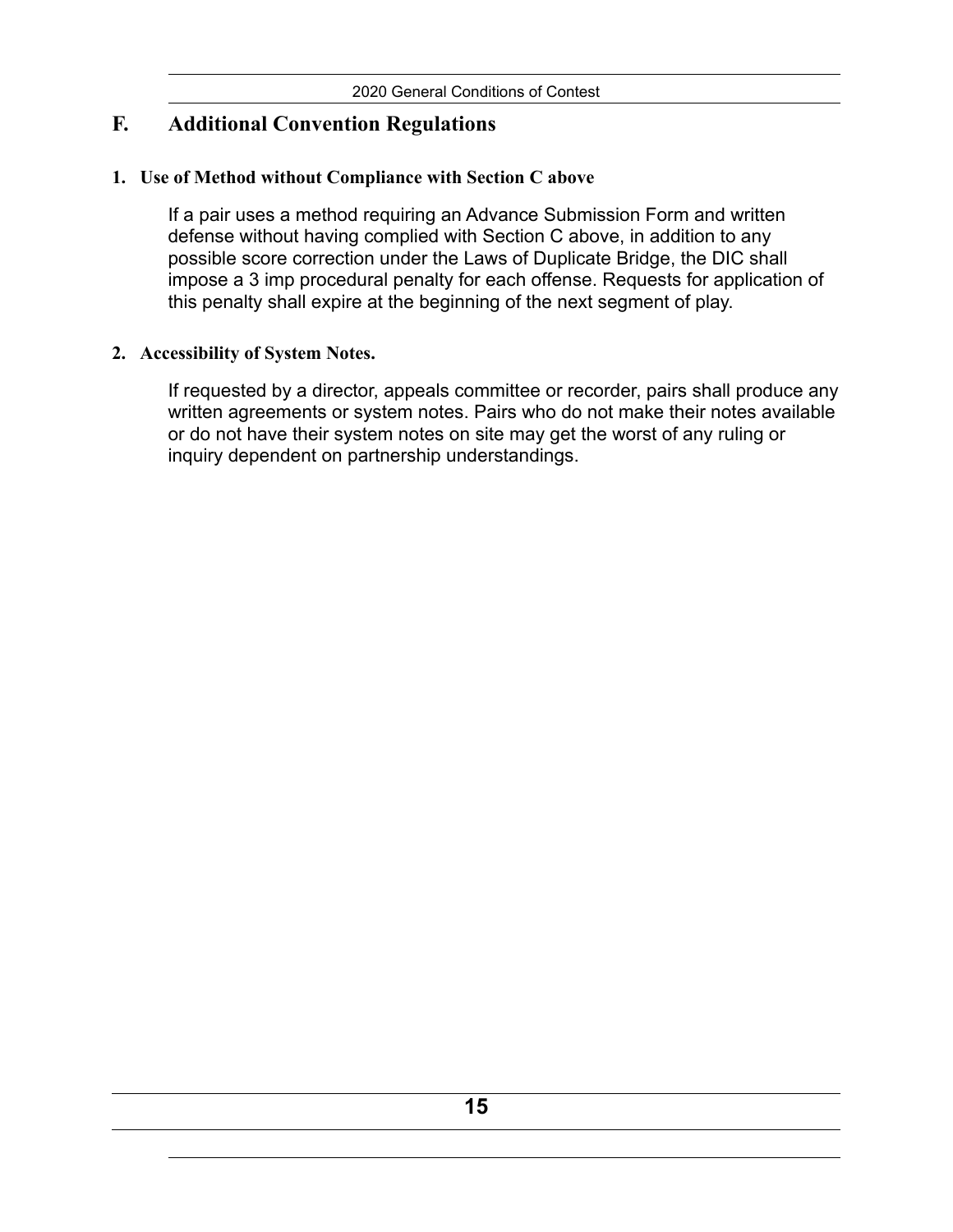# **IX. ROUND ROBIN PROCEDURES**

### **A. Victory Point Scales**

<span id="page-18-1"></span><span id="page-18-0"></span>The Victory Point Scales set forth on the USBF website and shall be used in Round Robin matches.

## **B. Balanced Play Requirement**

<span id="page-18-2"></span>Any time that two teams will meet for more than one segment in the same Round Robin stage of a USBF Championship, either because the matches in a Round Robin are played in two or more separate segments, or because there are two or more complete Round Robins comprising one stage of the Championship, each player on a team must play at least one half of the segments against each other team.

### <span id="page-18-3"></span>**C. Seating**

#### **1. Matches Played Straight Through**

When matches are played straight through, they may be played in clumps of two or three matches to save time. Player substitution is allowed during a clump of matches, but no extra time is allowed for score comparison.

a) Setting the Order of Play

The DIC shall determine the order in which matches shall be played prior to the event, but shall not disclose that order of play until immediately prior to each clump of matches, except that if teams will have byes, the DIC shall tell each team when its bye will be in advance of the Round Robin.

b) Advance Submission of Line-ups

Teams shall submit their line-ups for all matches in a clump to the DIC in advance of each clump and before any pairings for that clump are known (a "clump" is a set of boards played consecutively without time for score comparison).

#### c) Penalties

If a team does not sit in the positions it has specified in the advance lineup submission, the following penalties will apply:

First or intentional offense: warning

Second offense: 3 VP penalty

Third and subsequent offenses: 5 or more VP penalty, in the discretion of the DIC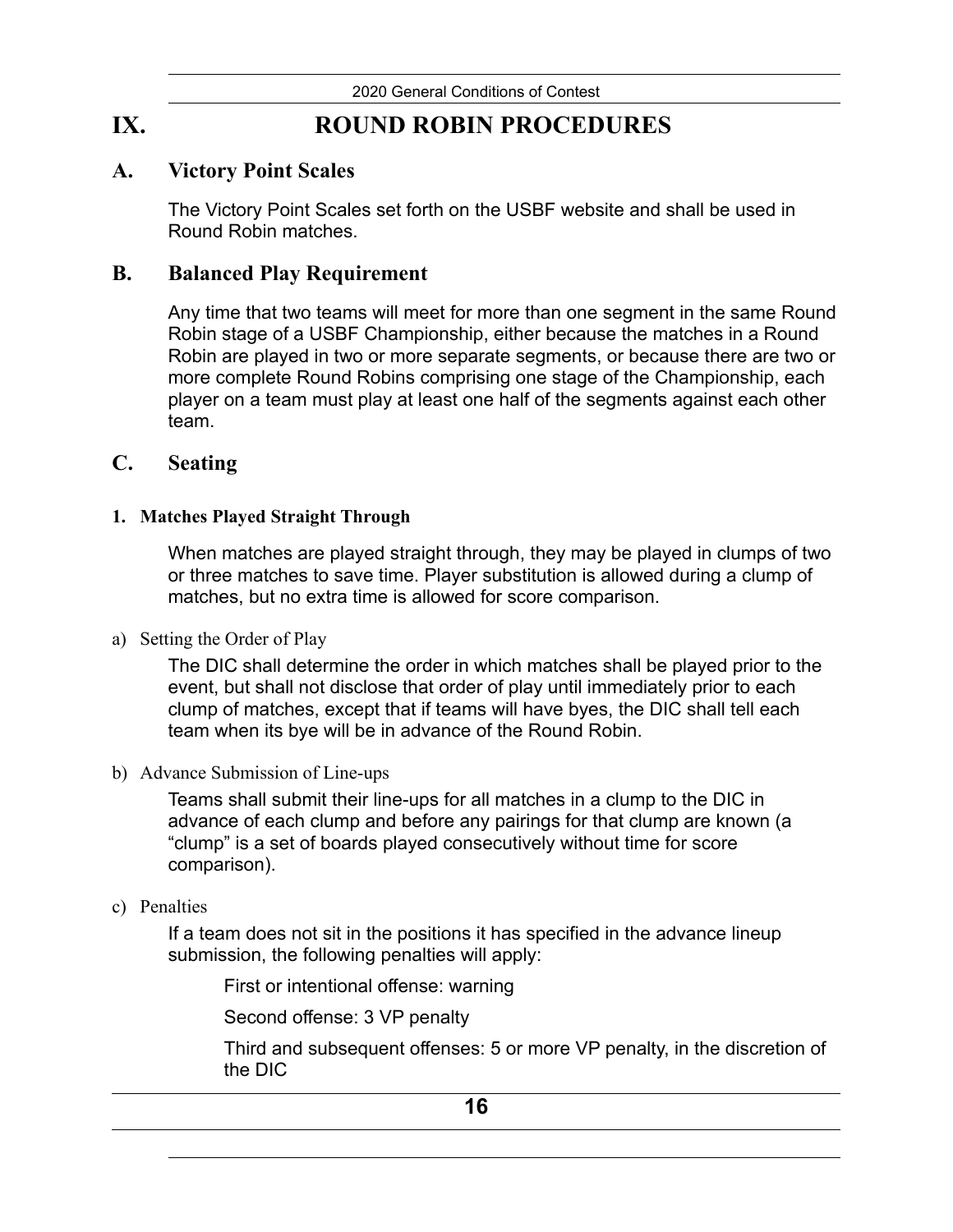## **2. Matches Played in Halves**

When matches are played in halves, for all matches other than those in which one half will involve sequestering (see Section E below), each team shall have seating rights in one half of each match. To determine which team has seating rights, the matches shall be numbered in the order in which they are played. The higher numbered team shall have seating rights in the first half of each odd numbered match, the lower numbered team shall have seating rights in the first half of each even-numbered match. The team with seating rights seats its players after the other team has seated its players.

## **D. Tie Breaking**

<span id="page-19-0"></span>A tie is when there is no mathematical difference between teams according to the VP scale in use. Ties shall be broken only if the exact finish of the teams is relevant to which teams advance to the next phase of the competition or to the seeding of the next phase of competition. In those events, ties will be broken by VP's against all tied teams, then by successive two-board matches.

## **E. Closed Room for Final Session of Play**

<span id="page-19-1"></span>The final session of play of any Round Robin shall include at least 15 boards during the play of which one room shall be Closed, with no substitution of players allowed in that room ("sequestered matches"). Substitution of players will be allowed between matches in the Open Room. No score comparison shall be allowed during this final session of play.

## **F. Scoring a Round Robin with 2 separate Segments**

<span id="page-19-2"></span>If a Round Robin is played in 2 or more separate segments, the IMP score for each segment shall be converted to VPs and the team's score shall be the total of the VP scores for all segments played.

## **G. 3 Team Round Robin**

<span id="page-19-3"></span>When a Round Robin has three teams, with two advancing, the format shall be:

Each team will play a match against each other team. Both matches will be played simultaneously, with 14 boards played in a segment, 7 boards against each other team, 4 segments per day. There will be no substitutions during the 14 board segments. For the first half of each segment, team 1 will be NS at table 1 and EW at table 2, team 2 will be NS at table 2 and EW at table 3, and team 3 will be NS at table 3 and EW at table 1; for the second half of each segment, team 1 will be NS at table 1 and EW at table 3, team 2 will be NS at table 2 and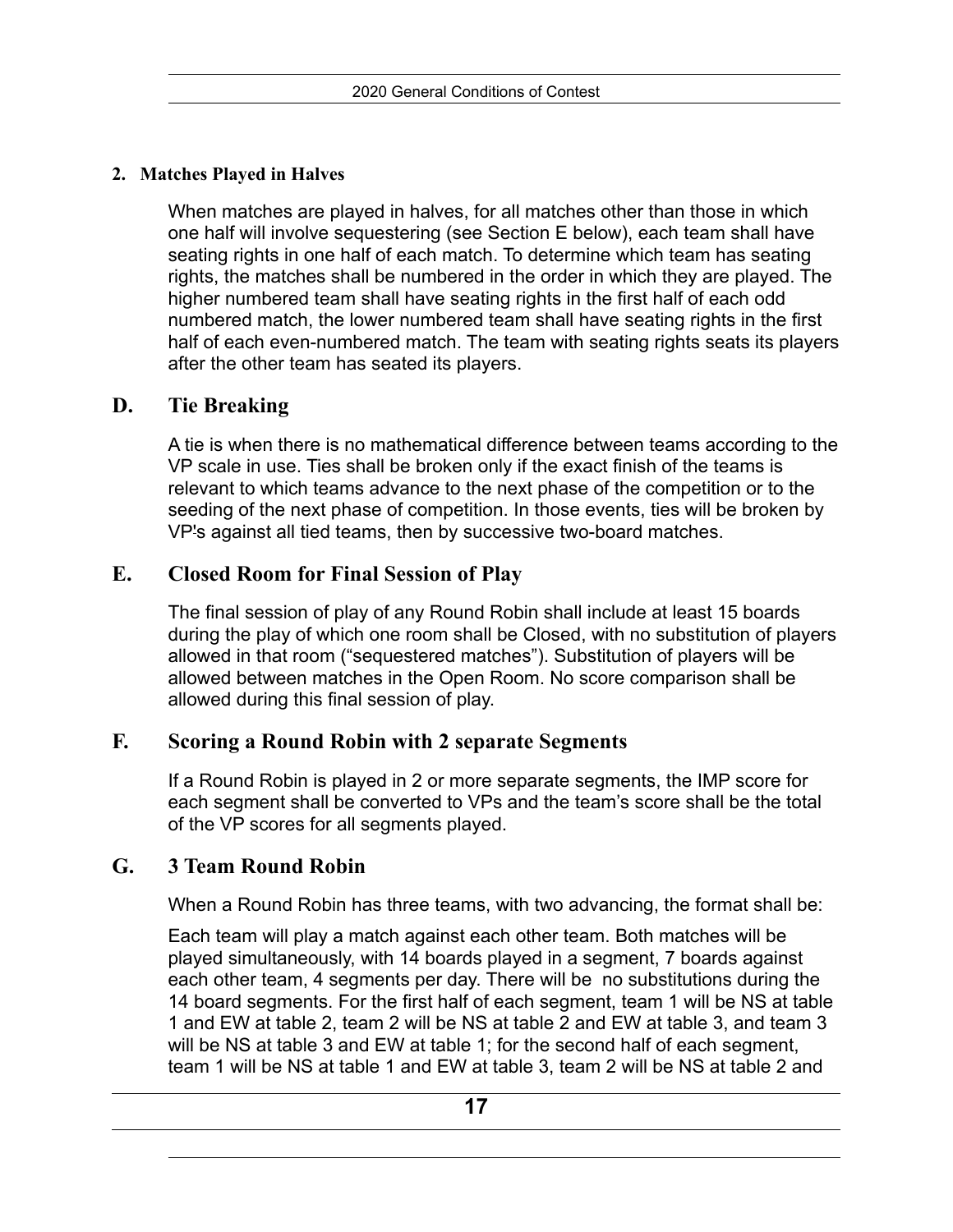EW at table 1, and team 3 will be NS at table 3 and EW at table 2. After each half, the boards will be moved to the EW team's table

There will be a short break between segments for teams to compare and for player substitutions.

Each match will be scored at IMPs and converted to VPs using the USBF VP scales. The teams will be ranked by VPs to determine which 2 teams advance.

If the 3 team Round Robin is one day long, it will be scored as two separate 21 board matches, one played in the first 3 segments and one played in the second 3 segments. IMPs will be converted to VPs using the USBF 14 board VP scale. .

If the 3 team Round Robin is one and one-half days long, it will be scored as two separate 21 board matches, one played in the first 3 segments and one played in the second 3 segments. IMPs will be converted to VPs using the USBF 21 board VP scale.

If the 3-way stage is 2 days long, VPs will be calculated separately for each day, using the USBF 28 board VP scale, and each team's score for the stage will be the sum of its VPs for each day.

In accordance with the USBF's balanced play requirement, each player on each team must play at least half of the boards of each match against each other team.

<span id="page-20-0"></span>Section E above will not apply.

## **H. Scores of Unplayed Matches**

### **1. If a team withdraws before it has played any matches**

If a team withdraws from the event before it has played any matches in a Round Robin, no score shall be assigned to the teams that remain in the Round Robin because they do not play the team that has withdrawn.

### **2. If a team withdraws after having played one or more matches**

If a team withdraws from the event after it has played one or more matches in a Round Robin, the scores of matches that have been played shall not be affected by the withdrawal. Any team that does not play its scheduled match against the withdrawn team shall be assigned the greater of the average of the Victory Points earned by the team(s) that did play against the withdrawn team or the average of the Victory Points it earned against all other teams, for the missed match.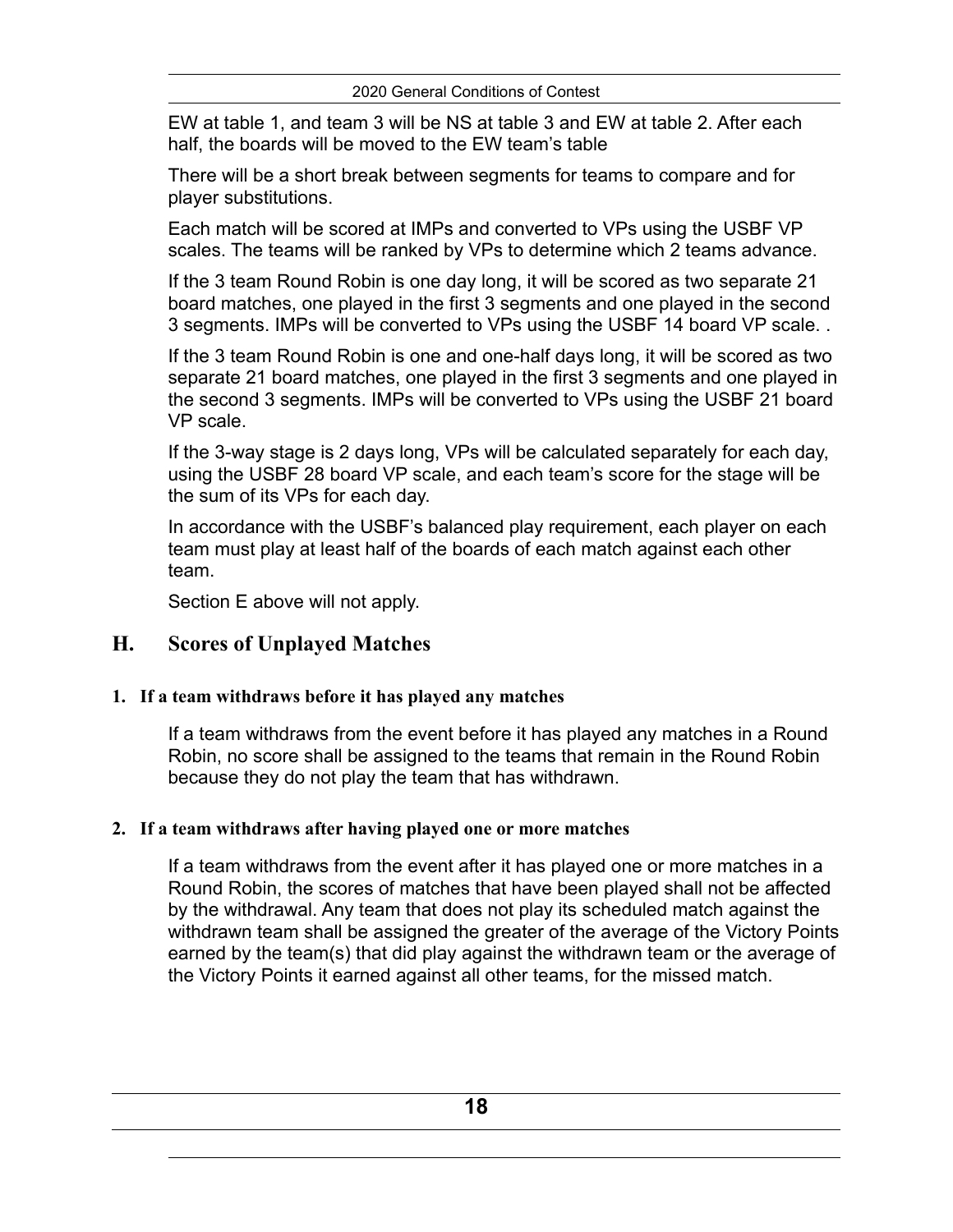# **X. KNOCKOUT PROCEDURES**

<span id="page-21-0"></span>The following procedures apply to any Knockout matches in a USBF Championship.

## **A. Setting the Bracket**

<span id="page-21-1"></span>The bracket shall be set in accordance with the Special Conditions of Contest for the USBF Championship.

## **B. Knockout Seating Rights.**

<span id="page-21-2"></span>For each segment of KO play, there is an Away team, (the unseeded team) which seats its players first, and a Home team, (the seeded team) which seats its players second.

Before the match starts, preferably immediately after the teams are known, seating rights are assigned as follows:

- d) The higher ranked team elects either to choose one segment in which to be the Home team, or passes the first choice to the other team.
- e) Then the team that did not choose first selects two segments in which to be Home.
- f) Next, the first team to select selects two segments to be Home.
- g) The teams continue to alternate choosing two segments each until only one segment is left. The team that would be next to choose is Home in that segment.

Normally segments will be 15 boards, but a segment may be any number of boards after which the teams will compare and then re-seat themselves.

In matches where there are seating rights, teams are encouraged to make their line-ups known to their opponents as soon as possible. A member of the Away team must be in the playing area with its line-up ten minutes before the start of a segment. A member of the Home team must advise the away team of its line-up five minutes before the start of a segment. Failure to comply will be treated as tardiness. Should there be a line-up board available, the line-ups must be noted on the board within the above time limits in order to be timely.

## **C. Knockout Round Tie Breaking.**

<span id="page-21-3"></span>Ties in knockout matches will be broken as follows: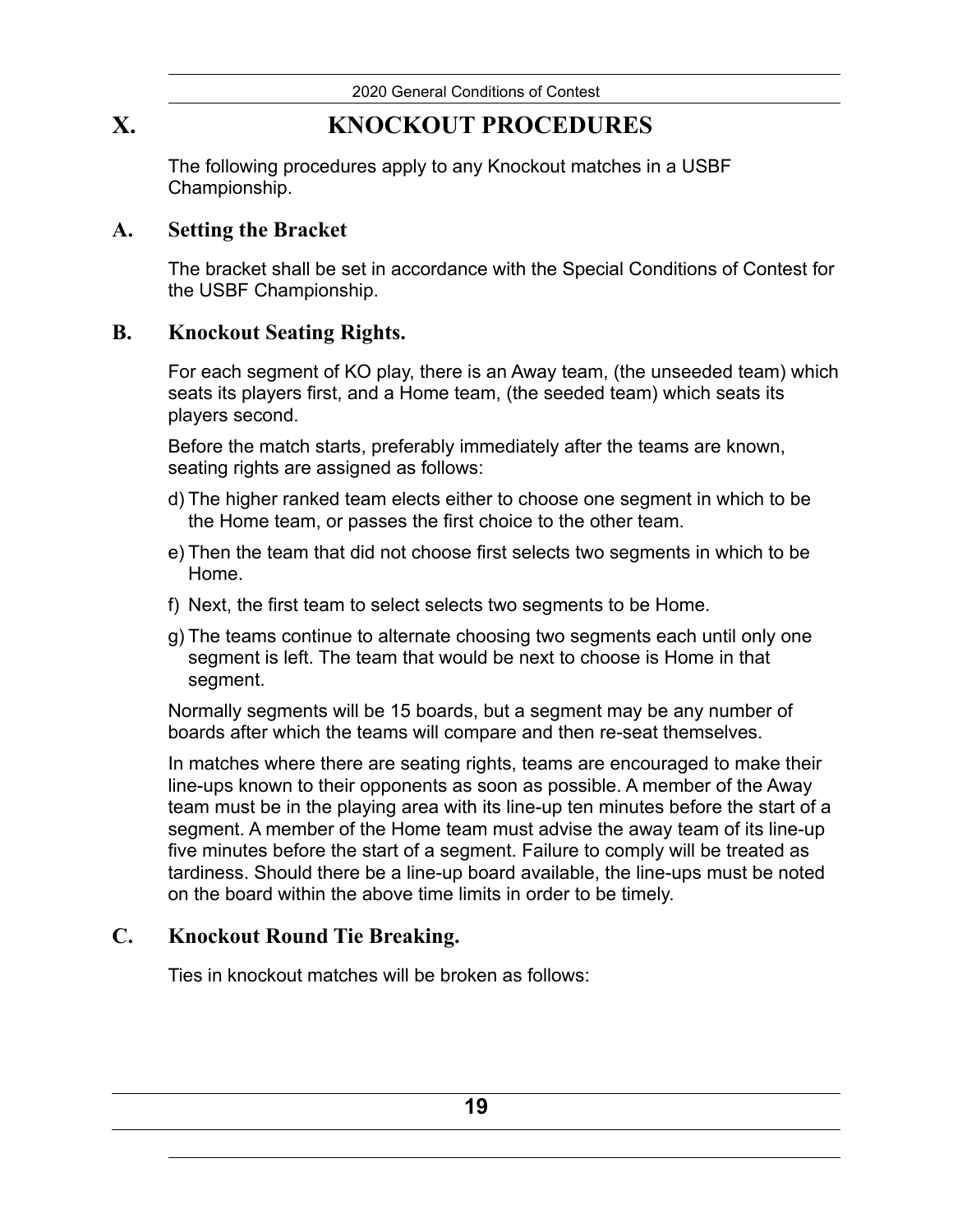#### **1. For all matches before the USA1 or USA2 Final, if the tied teams met in the Round Robin:**

- a) If the tied teams met in the Round Robin and their Round Robin match did not end in a tie, the winner of the Round Robin match will win the tie.
- b) If the tied teams met in the Round Robin and their Round Robin match ended in a tie, the team that finished higher in the Round Robin will win the tie.

#### **2. Otherwise:**

For the USA1 or USA2 Final or if the tied teams did not meet in the Round Robin, the tie will be broken by one (or more, if necessary) additional segments of 8 boards if a match of 120 boards or more or 6 boards if less than a 120-board match. There will be no seating rights in tie-break matches; teams will submit lineups in advance.

Ties for byes, seeding, or bracket number will be broken by a coin-flip.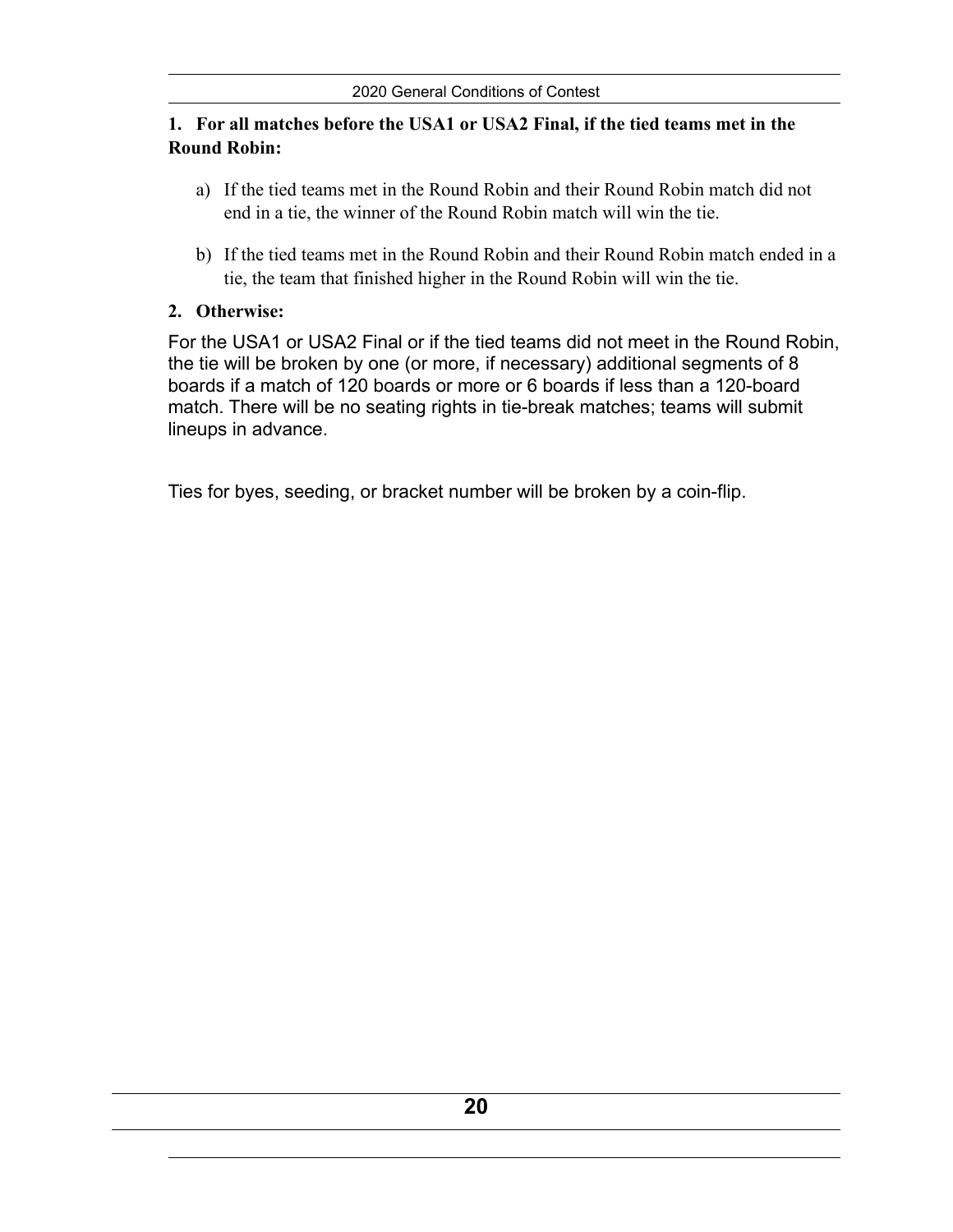# **XI. TIME**

## <span id="page-23-1"></span>**A. General Principles**

<span id="page-23-0"></span>These Conditions of Contest are based on the position that the quality of time used is more important than the amount of time used. A player or pair who habitually wastes time will be subject to the sanctions set forth below (Ladder of Penalties).

Some examples of time wasted are:

- 1. Taking undue time to play for an overtrick in a cold contract.
- 2. Refusing to play a card in a hopeless situation.
- 3. Post-mortems
- 4. Breaks
- 5. Unnecessary questions

Some examples of legitimate use of time are:

- 1. When the dummy comes down
- 2. Playing a difficult contract
- 3. A difficult defensive decision.
- 4. A high-level competitive decision.
- 5. Any kind of slam auction.
- 6. Difficult choice of game decisions.

Appendix A Instructions for Time Monitors, more fully discusses the way in which use of time should be evaluated.

## <span id="page-23-2"></span>**B. Time allotted.**

In USBF Championships, the schedule of play is based on 8.5 minutes per board for KO matches and 9 minutes per board for Round Robin matches. In a Round Robin where several matches are played in one session, the DIC may schedule additional time for changing tables.

## <span id="page-23-3"></span>**C. Penalties**

### **1. In a Round Robin**

In Round Robin play, when a match is not completed although time has expired, the DIC shall curtail the match by removing boards if the auction has not begun before time expired. If one team is found responsible for the slow play, its opponents will be awarded the greater of average plus (normally 3 imps per board removed), or the imps its other-table result would normally earn.

### **2. In a Knockout Match**

In knockout play, the DIC may impose the ladder of penalties set forth below when in the DIC's opinion, which may be based upon statements by an independent observer ("time monitor") as well as direct observation by the Directors, a pair has wasted an excessive amount of time. In order to avoid giving any unwanted incentive for a slow pair's opponents to slow down, it is possible for an egregiously slow pair to incur a time penalty, even when the table finishes the session on time. The DIC shall take into consideration the ratio of the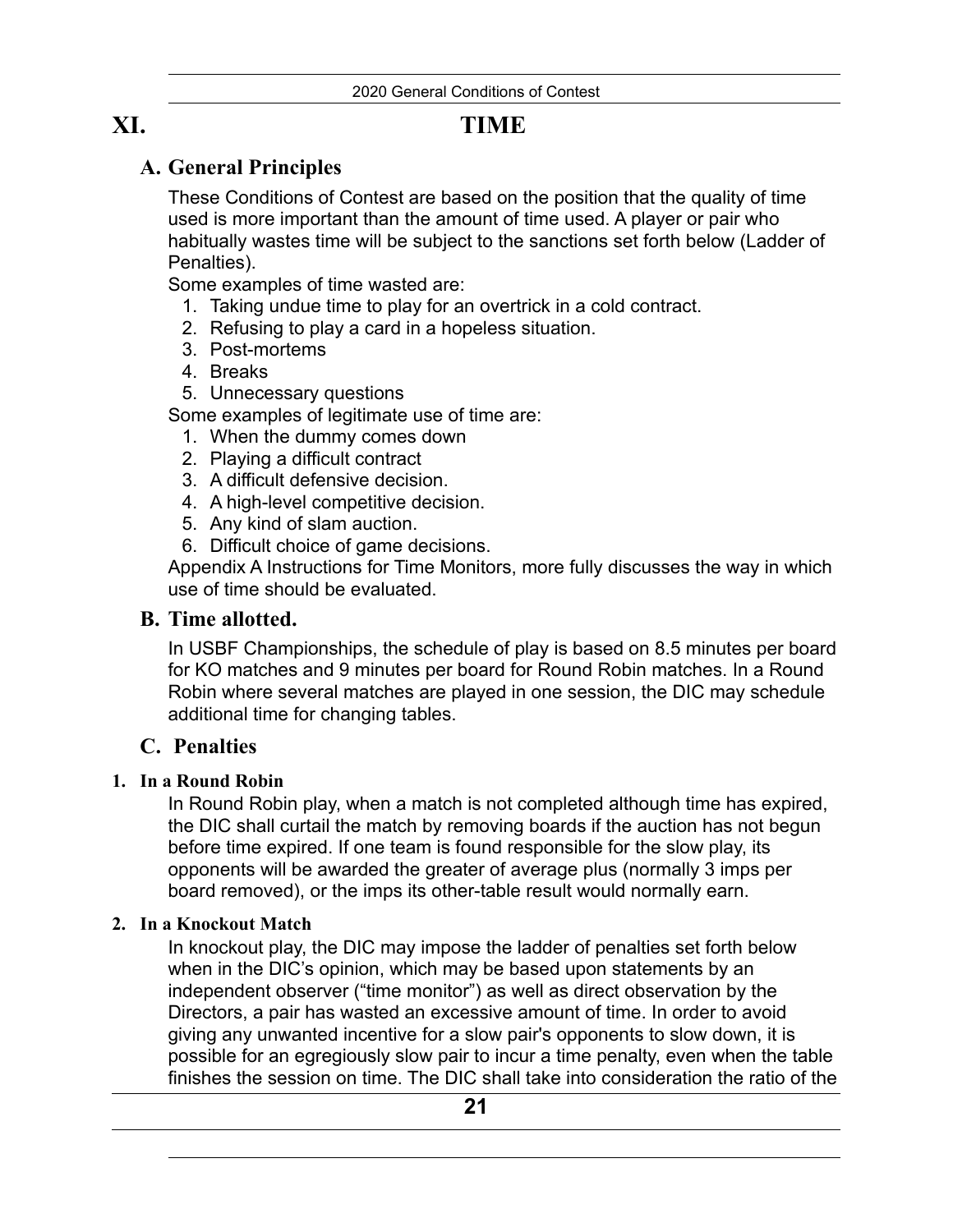number of segments and amount of time a pair or player has wasted to the number of segments such a pair or player has played.

The DIC may also curtail boards, if necessary for the orderly progress of the event. If one team is found responsible for the slow play, its opponents will be awarded the greater of average plus (normally 3 imps per board removed) or the imps its other-table result would normally earn.

## <span id="page-24-0"></span>**D. Ladder of Penalties**

When the DIC has determined that it is appropriate to assess a penalty against a team because one or both of its pairs has wasted an unreasonable amount of time, normally, the following penalties will be assessed in order. In egregious situations, the DIC may accelerate the ladder of penalties or impose additional penalties, in the DIC's discretion. Time penalties imposed by the DIC shall not be appealable:

- 1. A written warning shall be given to the team captain stating that the DIC has concluded that the pair wasted an unreasonable amount of time.
- 2. The team shall lose its seating rights for the next segment in which it has seating rights
- 3. The team shall lose between 3 and 9 IMPs, based upon the DIC's assessment of how serious the waste of time was. An IMP penalty may be imposed only if the segment for which the penalty is assessed was recorded on video or was shown on BBO Vugraph or a Time Monitor was present throughout substantially all of the segment.

## <span id="page-24-1"></span>**E. Time Monitors**

When the DIC believes a pair or a table is playing at a pace slower than normal, he may assign a time monitor to the table.

When a team has been warned and has lost its seating rights, the DIC shall assign a Time Monitor to the table(s) of the pair(s) at fault for any additional segments those pairs play.

The time monitor shall assess the time being taken in accordance with the provisions of Paragraph A above and the Time Monitor Instructions. Any time the Time Monitor believes a player or pair has wasted a significant amount of time, the Time Monitor shall inform the player or pair that he or they might be in danger of being penalized.

## <span id="page-24-2"></span>**F. Long Term Slow Play**

Whenever a player or pair has, in the sole opinion of the DIC, wasted an unreasonable amount of time in a significant number of segments, the DIC shall prepare a report documenting that fact and file it with the USBF Recorder. The USBF Recorder shall write the offending player(s) informing them that the DIC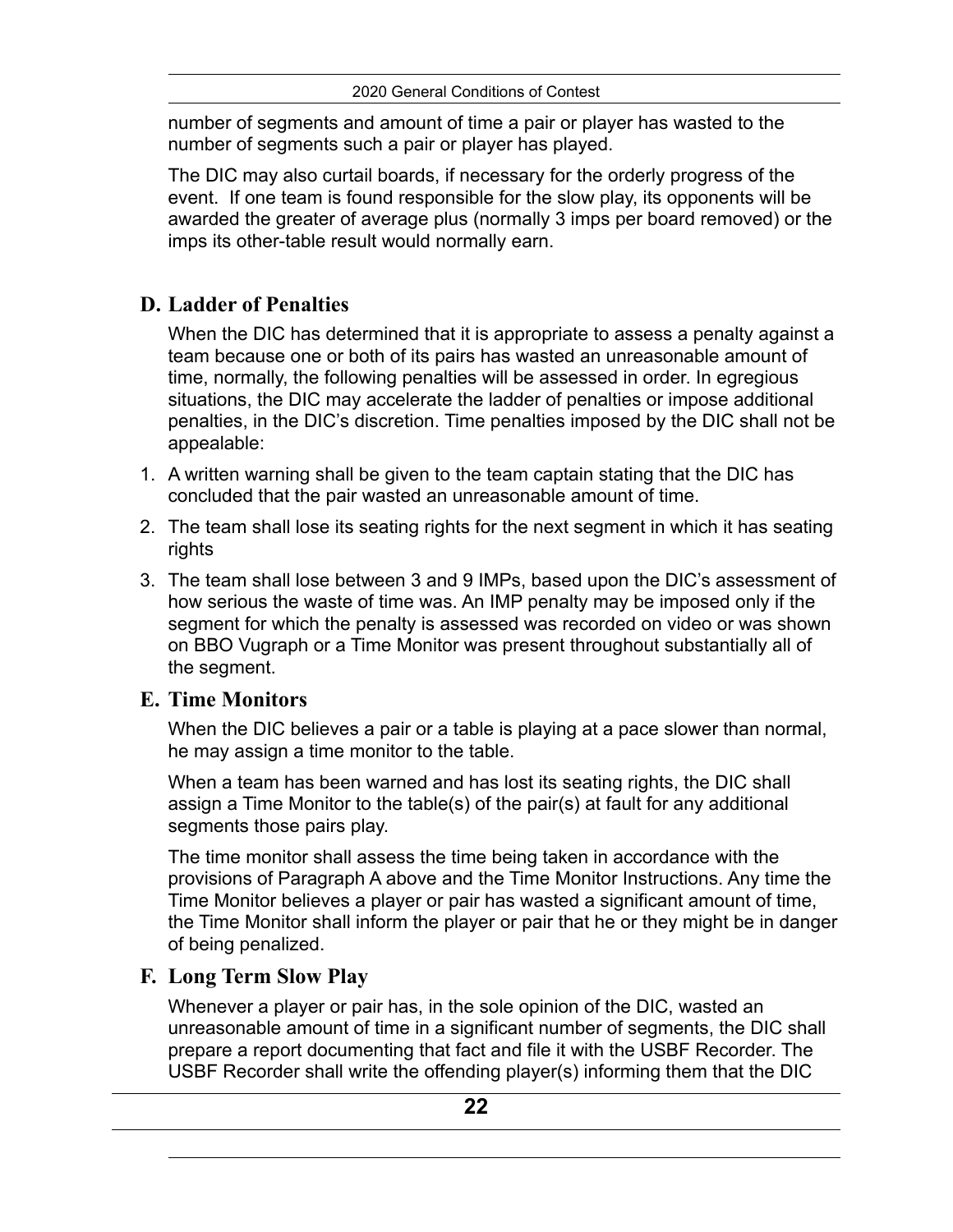found them to be guilty of excessive waste of time and that should such behavior be repeated at a future USBF Championship, the player(s) will be subject to being barred from competing in one or more USBF Championships.

## <span id="page-25-0"></span>**G. Tardiness.**

Play shall begin at the announced starting time. All pairs shall be prepared to commence play at the announced starting time. If a player arrives at the table more than 1 minute after the announced starting time, the player's team will be penalized 1 VP in a Round Robin or 3 IMPs in a KO match if the player is less than 5 minutes late, 2 VPs or 6 IMPs if the player is between 5 and 10 minutes late, 3 VPs or 9 IMPs if the player is between 10 and 15 minutes late, and an additional 1 VP or 3 IMPs for each subsequent 5 minutes, in addition to all other penalties for slow play and tardiness. Egregious tardiness will be referred to the USBF Conduct and Ethics Committee for possible disciplinary action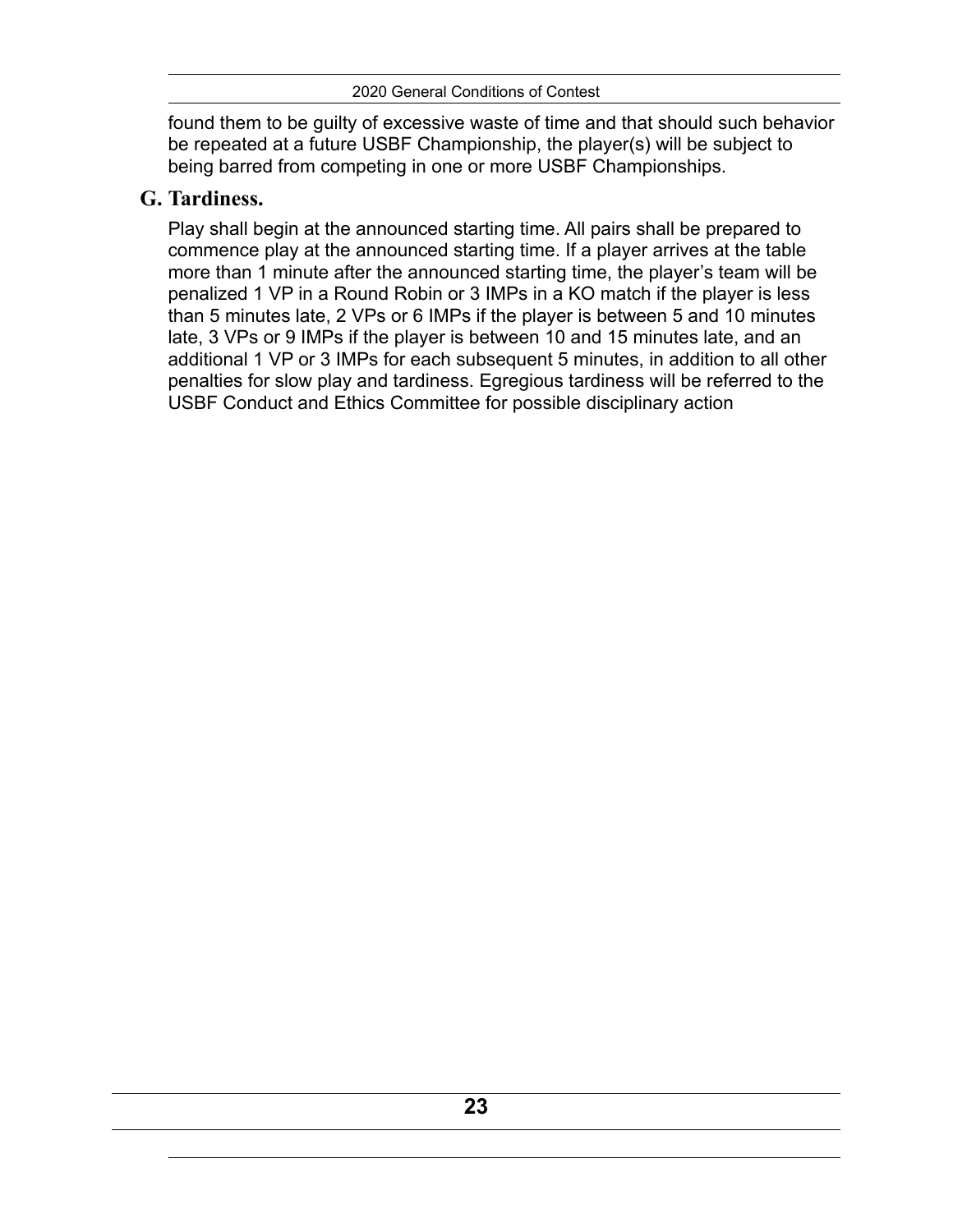# **XII. REQUIRED PERCENTAGE OF BOARDS**

## **A. Counting Boards.**

- <span id="page-26-1"></span><span id="page-26-0"></span>1) Round Robin
	- a. For the purposes of 5 or 6 handed teams playing in a Round Robin with an odd number of matches, the play requirement is slightly relaxed to matches divided by 2, rounded down to the nearest whole match. As an example, each player is only required to play 4 out of 9 matches.
	- b. If a team withdraws or is disqualified after having played some but not all of the matches in a Round Robin, the play requirement for players on other teams does not change. Teams that have not yet played the withdrawn or disqualified team will submit blind lineups for the remaining matches without knowing which match is scheduled against such team, and the players whose names are submitted for the match against such team will be treated as having played a match. Players on teams that have already played the withdrawn or disqualified team get credit toward the play requirement for that match.
- 2) In cases of forfeiture, the winning captain shall notify the DIC of the assignment of the "unplayed" playing time to particular team members.
- <span id="page-26-2"></span>3) Boards played in a playoff between tied teams do not count.

## **B. Failure to Play Required Percentage of Boards.**

- 1) If a member of the winning team has failed to play:
	- a) Either 50% of the matches in any Round Robin, or,
	- b) At least 50% of the boards in any knockout match,

that player will appear before the Tournament Conduct and Ethics Committee at the conclusion of the match in which such a failure has occurred.

- 2) Exception: A player may fail to play all or any part of the boards on the first day of an event, so long as that player plays 50% of the boards in the first two stages of the event. For purposes of this rule, the two halves of a morphed Round Robin are two stages of the event.
- 3) No exemptions from the play requirement will be granted prior to the start of play for any reason. Once play has begun, if such a failure occurs:
	- a) Prior to the final match, the Tournament Conduct and Ethics Committee will normally not allow that player to continue to be a member of the team, but may allow that player to remain if there is a clear reason for failure to play the required number of boards other than bridge skill. Should that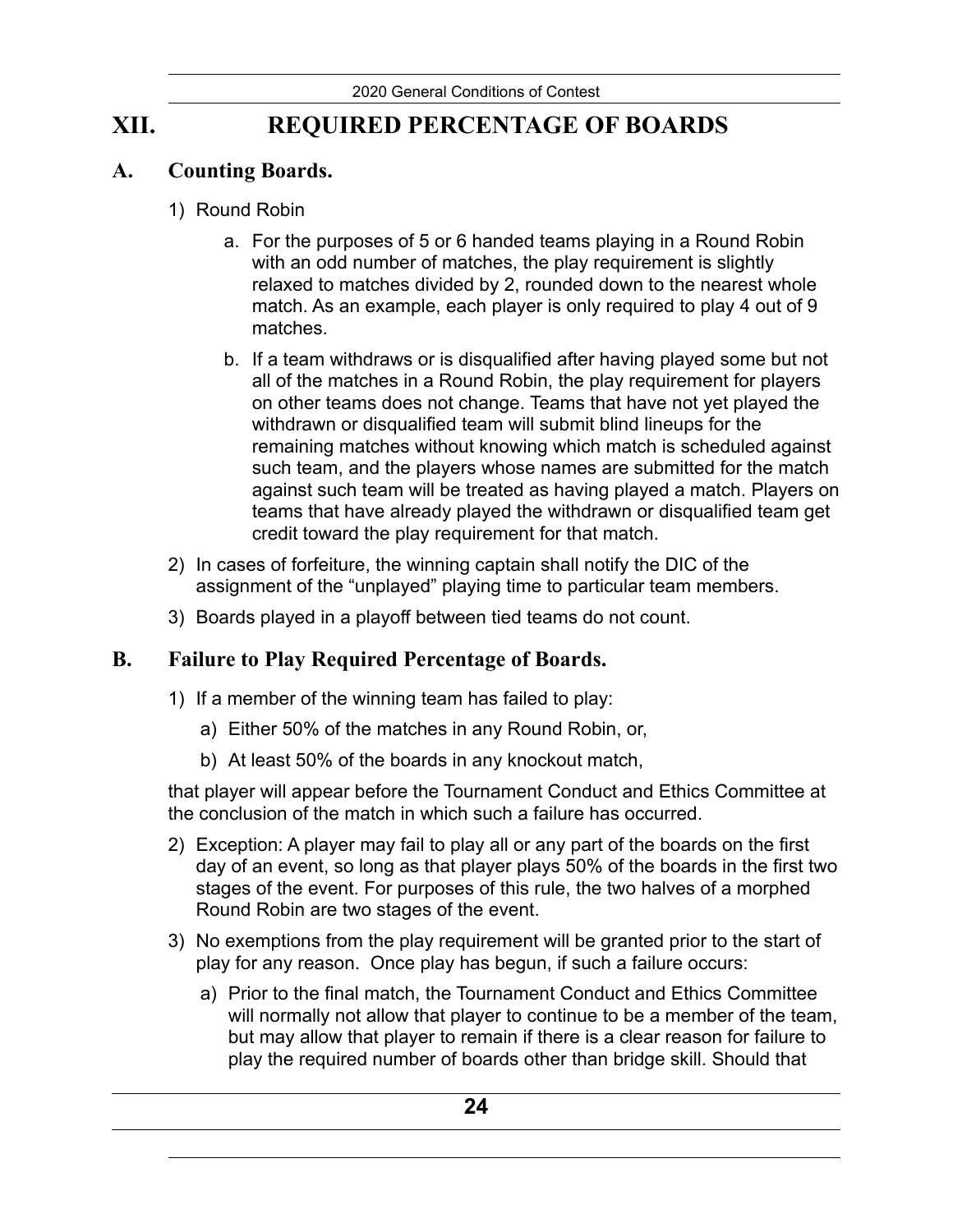player be permitted to continue, the Committee may increase the percentage of boards required for that player in later matches.

b) In the final match, the Tournament Conduct and Ethics Committee will normally decline to submit that player's name to the USBF as a team member, but it may include the player if there is a clear reason for failure to play the required number of boards other than bridge skill.

In either instance, the Tournament Conduct and Ethics Committee or USBF Recorder may discipline a player and/or the player's team if such player failed to play the required percentage of boards for non-health related reasons.

For permitted withdrawal by a player, see section IV.B.2 above.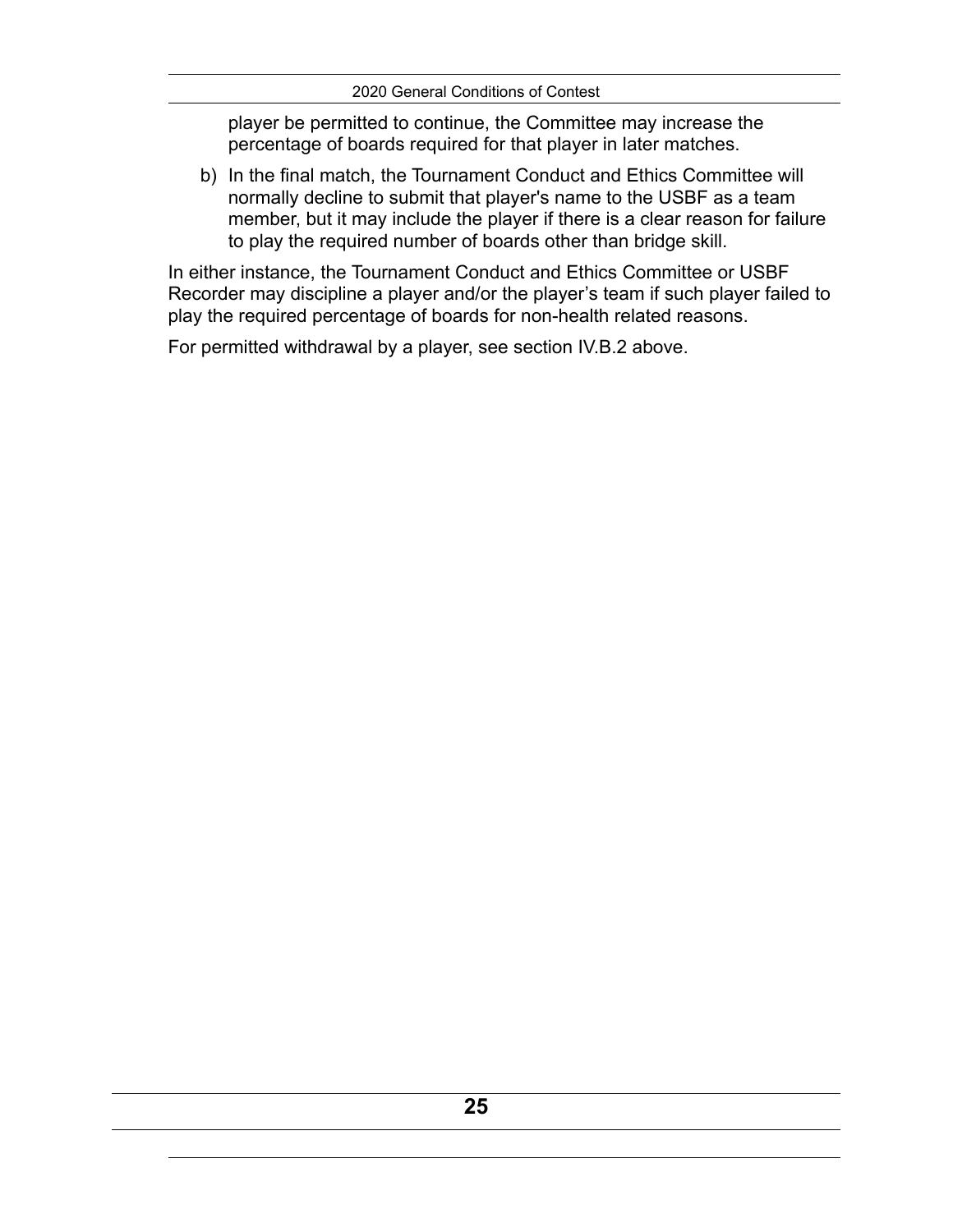# <span id="page-28-0"></span>**XIII. APPEALS AND CONDUCT AND ETHICS COMMITTEES**

## **A. Establishment; Timeliness of Requesting Ruling or Appeal.**

<span id="page-28-1"></span>The time limit for an appeal of, or to request a ruling, expires 30 minutes after the end of any segment, session or match, or when the next segment, session or match begins, whichever is earlier. However, at the DIC's discretion, a later appeal may be heard in regard to issues that were not immediately discovered due to the use of screens.

The right to appeal for a score correction expires at the start of the next segment of a Round Robin, the next session of the same Knockout match, 15 minutes before the start of a new Knockout match on the same day, one hour before the start of a new Knockout match on a different day, or in the case of the last segment of the final or any repechage final, 60 minutes after completion of play.

### **B. Jurisdiction of Committees and Regulations.**

<span id="page-28-2"></span>By participating in a USBF Championship players agree to the following regulations and procedures.

#### **1. Tournament Committees**

Two committees will be available at any USBF Championship to hear director's rulings and appeals of assessed penalties, conduct disciplinary proceedings and similar matters.

a) Hearing panels of the Tournament Appeals Committee will handle matters usually referred to committees at tournaments (e.g., appeals of director's rulings, review of late play penalties, etc.). The Appeals Coordinators shall organize appeals committees in such a way as to have a procedure as close to that which would exist if all of the members of the Committee hearing an appeal were at the tournament. Normally, this will involve a telephone conference call. If a telephone conference call is not feasible, the Appeals Coordinator may use some other procedure, but shall attempt to use a procedure that allows interaction among the committee members. The members of the Tournament Appeals Committee Panel will normally be listed on the front page of the Daily Bulletin, but the Appeals Coordinators may appoint people not listed to a committee for a specific appeal, if it is not possible to form a committee from listed Tournament Appeals Panel members.

The decision of a Tournament Appeals Committee shall be subject to appeal only on questions of law. Otherwise, the decision of the Committee is final. Any appeal on a question of law must be made in accordance with the provisions of the USBF Bylaws.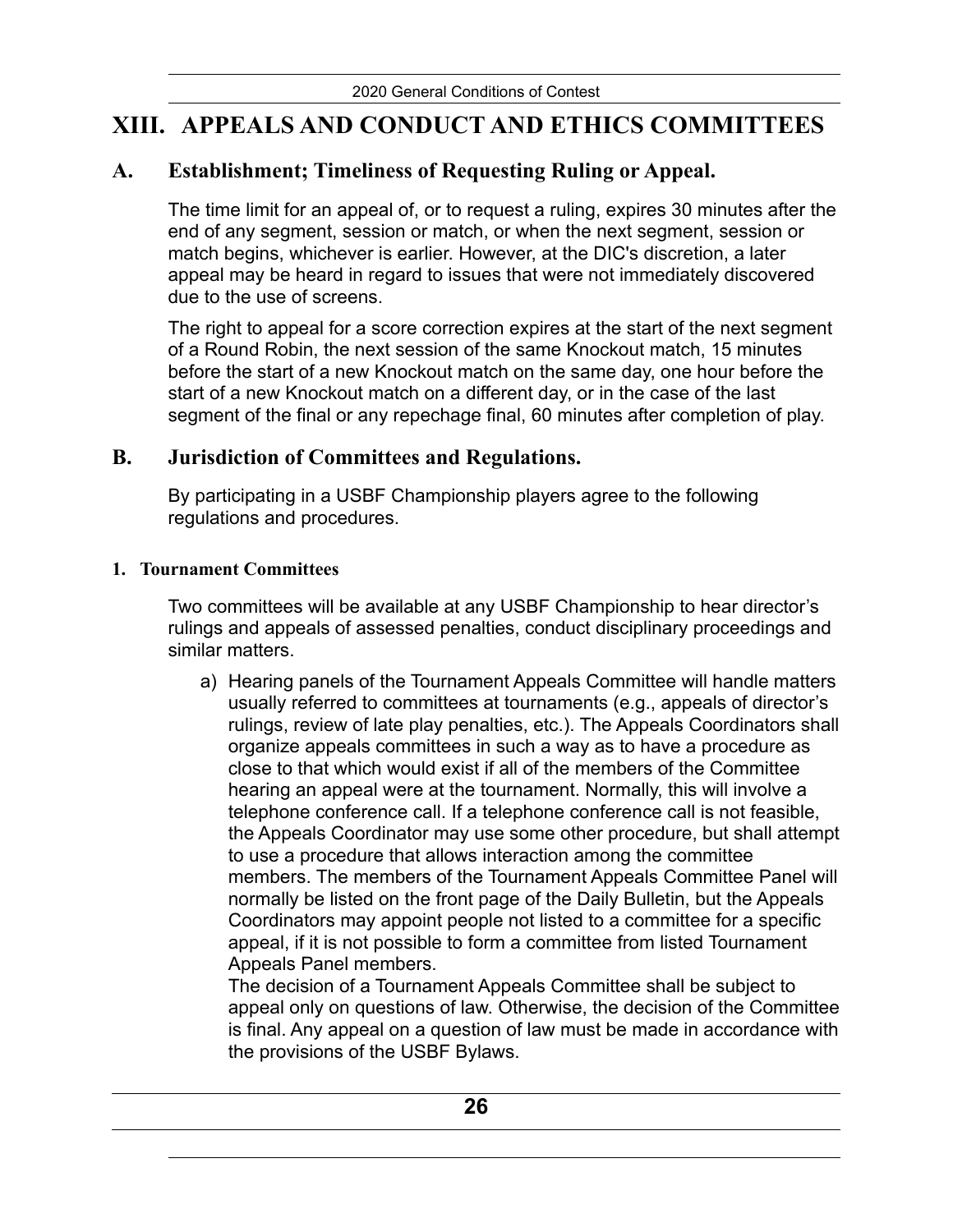b) The Tournament Conduct and Ethics Committee will hear serious matters such as those that might result in disqualification of a team or player, (including when such a player has failed to play the required percentage of boards), or such as would affect the participant's USBF playing or membership rights. Matters may be brought to this committee through the DIC or may be referred to it by an Appeals Committee. Conduct and Ethics Committee members are appointed by the DIC and the Tournament Coordinator. Sanctions by this committee may be appealed to the USBF Grievance and Appeals Committee in writing up to 15 days after the conclusion of the event. By entering a USBF Championship, participants agree to be subject to the Bylaws, rules, and procedures of the USBF. Such Bylaws require an aggrieved participant to seek binding arbitration after exhaustion of all other administrative remedies.

### **2. Regulations governing players in a USBF Championship**

Playing in a manner to advance the interest of one's opponent, or inducing or attempting to induce another to play against their best interest or against the best interest of their own team is subject to discipline.

Providing any inducement to a player not to compete in the event is subject to discipline.

Players are subject to the regulations in Section XII – Security and the regulations and By-Laws of the USBF.

<span id="page-29-0"></span>USBF Championships will be governed by the ACBL interpretation of the Laws of Duplicate Bridge.

# **XIV. SCREEN PROCEDURES**

The purpose of the screen is to prevent information from being transmitted from one side to the other. Players should strongly endeavor in all situations to ensure that sounds of any kind are not heard on the opposite side of the screen during the auction.

The screen is placed diagonally across the table in such fashion that North and East, South and West are screenmates (unless otherwise required as a reasonable accommodation to a disabled player). The board is placed in the middle of a moveable tray. The screen is closed so that the bidding tray can just pass under it. The players remove their cards from the board and make their calls.

Beginning with the dealer, players place bidding cards silently on their section of the tray from the extreme left-hand edge, neatly overlapping so that all calls are visible and faced towards partner. A call is considered to have been made when a player releases it onto the tray (but law 25 may apply). North or South slides the tray under the screen after his or her screenmate has called, and the tray should be placed so that all calls are visible on the other side. There will be no oral communication during the auction. After three consecutive passes, all players remove their bidding cards. At this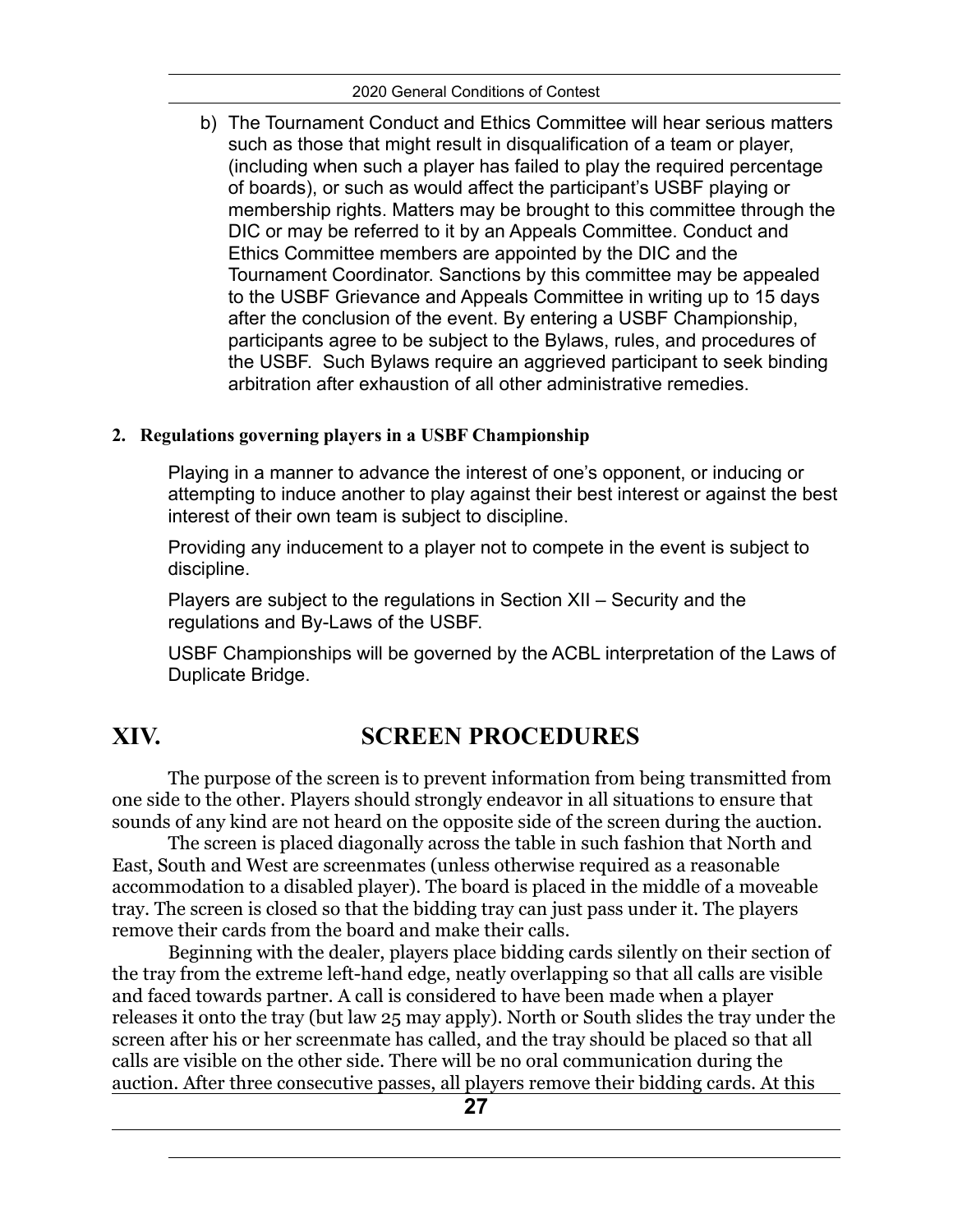#### 2020 General Conditions of Contest

point, the declaring side may offer information about their own explanations.

During the auction period, after an opponent has acted quickly, it is proper to adjust the tempo back to normal timing by either delaying one's own call (place the bidding card faced in front of, but not on, the tray) or by waiting before passing the tray. It is not proper for a player to use this procedure where the overall time taken to pass the tray may create the perception of a sufficient hesitation where the opponent may view this as unauthorized information. One should also endeavor to refrain from asking questions where the answer to those questions is not relevant at that time, and where the time taken to ask and respond to those questions may create the perception of a sufficient hesitation where the opponent may view this as unauthorized information.

After the lead is made, the opening leader's screenmate shall raise the screen aperture or indicate for the screen aperture to be raised. The opening leader's screenmate is entitled to delay the opening of the screen for up to fifteen seconds after a lead has been made. During that period and throughout the play the leader may not take any action to indicate to the other side that his lead was delayed by the declaring side. The opening lead shall be made face-up on the table. The defending side should refrain from touching the opening lead until it becomes a quitted trick.

If the tray is removed from the table, only the declaring side may do so.

The Laws of Duplicate Bridge North American Edition are in effect except as specified below:

#### LAW  $9A(2)$ ;LAW  $42B(3)$ ; LAW  $43A(1)(b)$ :

Dummy may call attention to a defender's card prematurely exposed.

### LAW 13:

The Adjusted Score and Possible Penalty prescribed in Law 13B shall apply only if the call has been transmitted to the other side of the screen.

### LAW 16:

A bidding tray returned in 15 seconds or less normally creates the presumption that there is no Unauthorized Information (UI). A tray returned after a longer period may be considered to have made UI available if it is apparent that one side is responsible for the delay.

In tempo-sensitive situations and at random times, players may delay the tray but only to insure that it remains on their side of the screen for up to 15 seconds. A player whose actions (e.g., asking or answering questions audibly, clicking bid cards against bid box or tray, etc.) permit players on the other side of the screen to identify when a specific action on his side was taken may be liable for UI and/ or may abrogate his side's right to claim damage due to UI.

Under certain circumstances, questions asked may be considered the equivalent of holding the tray.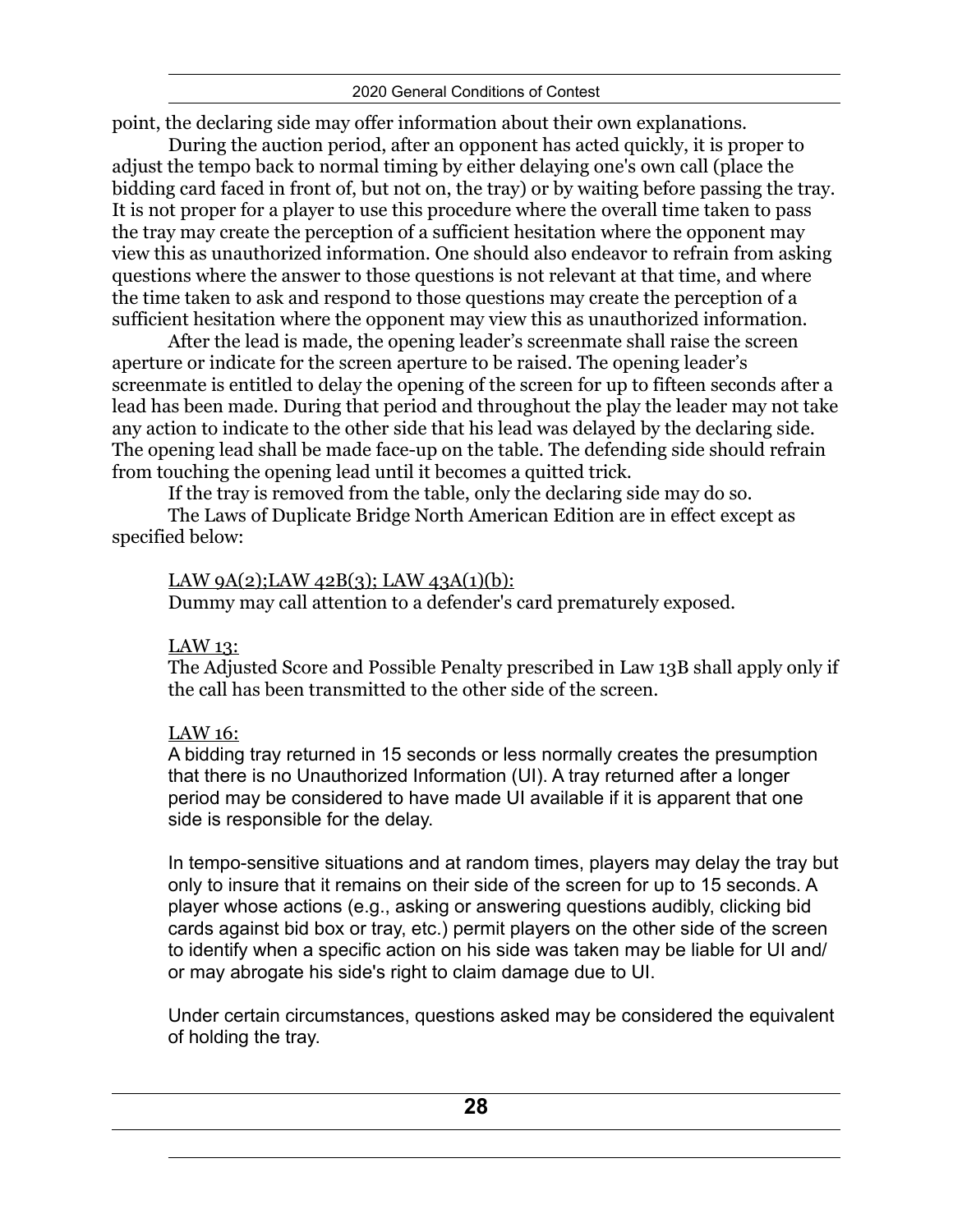2020 General Conditions of Contest

Until the conclusion of play of the hand, only a player on the opposite side of the screen from the side on which an alleged hesitation occurred may summon the director regarding a hesitation.

#### LAW 20:

Review of the Auction: Until the bidding cards are removed from the tray, a player obtains a review of the auction by inspecting them. At trick one, when a player is still entitled to obtain a review and an inspection of the bidding cards is no longer feasible, a player obtains a written review of the auction from his screenmate.

#### EXPLANATION OF CALLS:

1. During the Auction:

a. At any time a player may request, in writing, of his screenmate a full explanation of an opponent's call. The reply also is in writing.

## 2. Prior to the Opening Lead:

a. The opening leader is permitted to ask for clarification from his opponent on the other side of the screen. The request and reply should be in writing.

b. Preferably before the opening lead, the declaring side is strongly encouraged to confirm explanations given on the two sides of the screen if there is any possibility those explanations might have been different. If the explanations were different, the director must be summoned to ensure the defenders both have access to the information to which they are legally entitled. In cases where one side's explanations were different as a result of the other side giving different explanations of their own calls, the director shall protect the non-offending side from misinformation as the Laws provide. If in such cases the exchange of information across the screen resulted in the defenders becoming aware of their own misunderstanding, the director shall protect the declaring side from the resulting unauthorized information.

3. After the screen is raised:

a. Third hand (opening leader's partner) is permitted to ask for clarification in writing.

b. If based upon the appearance of dummy, declarer has reason to suspect there may be need for clarification of explanations, before playing from dummy, those remedies provided in 2.b. are also in effect.

### 4. During the Play Period:

Questions and answers during the play period should be in writing with the aperture closed. The screen is raised after the response has been made.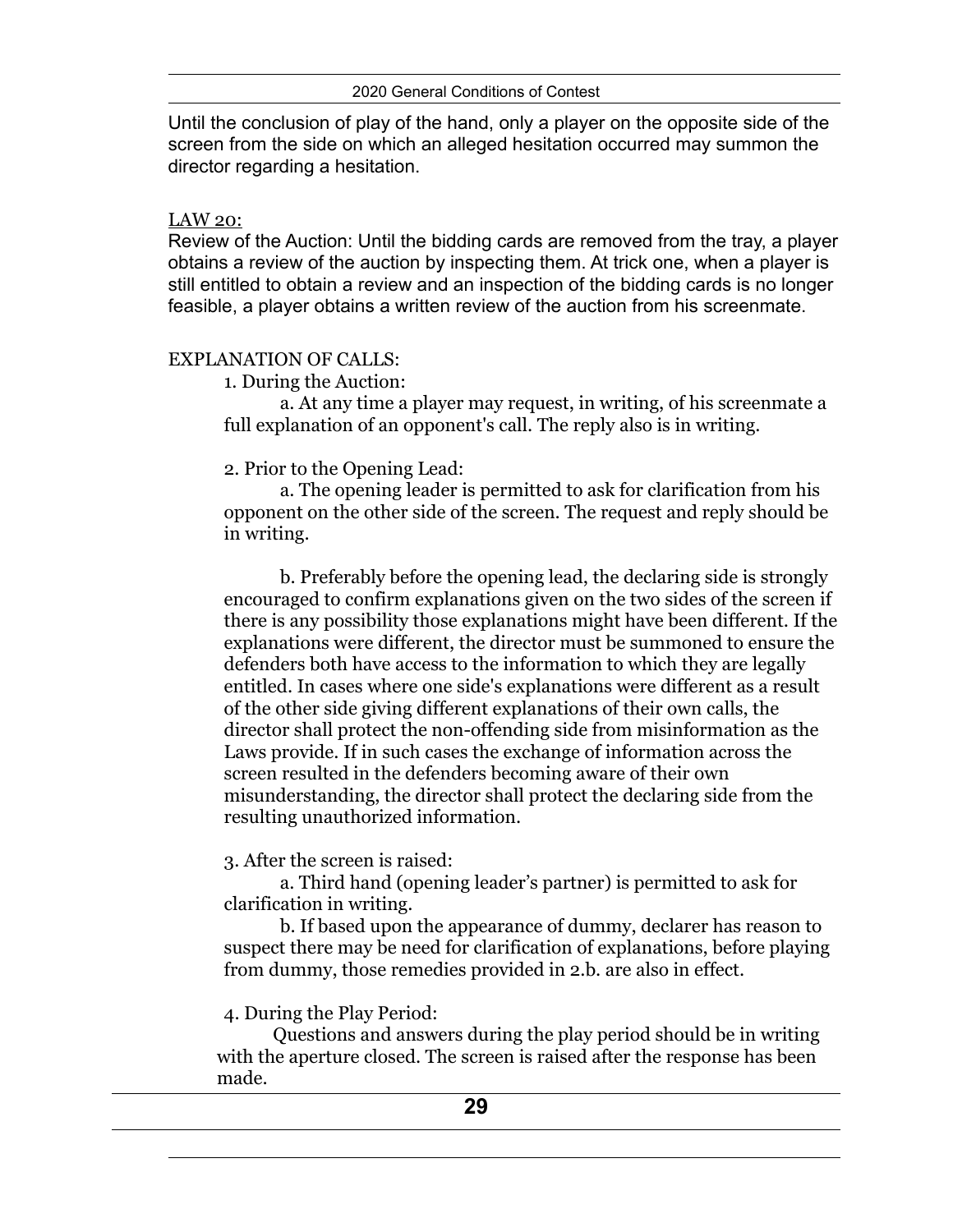5. Misunderstandings:

Failure to provide a written response may be resolved in favor of MI or both sides may be ruled against.

#### LAWS 26-32; LAW 34; LAWS 36-39:

For the infractions covered by these laws, the following procedures are used: A. Tray not passed:

Before the tray is passed, the offender's screenmate shall call attention to the infraction and summon the TD. The TD shall see that the infraction is rectified without penalty. These calls may not be accepted.

#### B. Both sides at fault:

When the infringing call is nonetheless passed across the screen, both sides being at fault (as when either player commits a bidding infraction and the proper player — North or South — moves the tray before rectification), both players on the other side of the screen are responsible for calling attention to the infraction and summoning the TD. In situations where the laws permit LHO to accept the infringing call, it is accepted on behalf of the non-offending side when the screenmate passes the tray (Law 72C may apply). Otherwise, the TD shall return the tray to the offending players for rectification of the irregularity without penalty. These calls may not be accepted.

#### C. Only one side at fault:

When the infringing call is passed across the screen with only one side at fault (the player who committed the bidding infraction — East or West — also moved the tray improperly), both players on the other side of the screen are responsible for calling attention to the infraction and summoning the TD. The TD shall return the tray to the offending player for rectification of the irregularity and the appropriate penalty is applied. These calls may not be accepted.

### D. Irregularity not noticed:

When the infringing call is passed across the screen and neither player draws attention to it, the tray eventually being returned to the side of the screen where the bidding irregularity was committed, the auction stands without penalty or rectification. However, in the case of an inadmissible call, Law 35 applies.

### E. Information:

Authorized or not: Information from withdrawn calls is unauthorized for any partnerships at fault but authorized for a player or partnership that has committed no irregularity.

### LAW 33:

The subsequent call is canceled without penalty.

### LAW 40: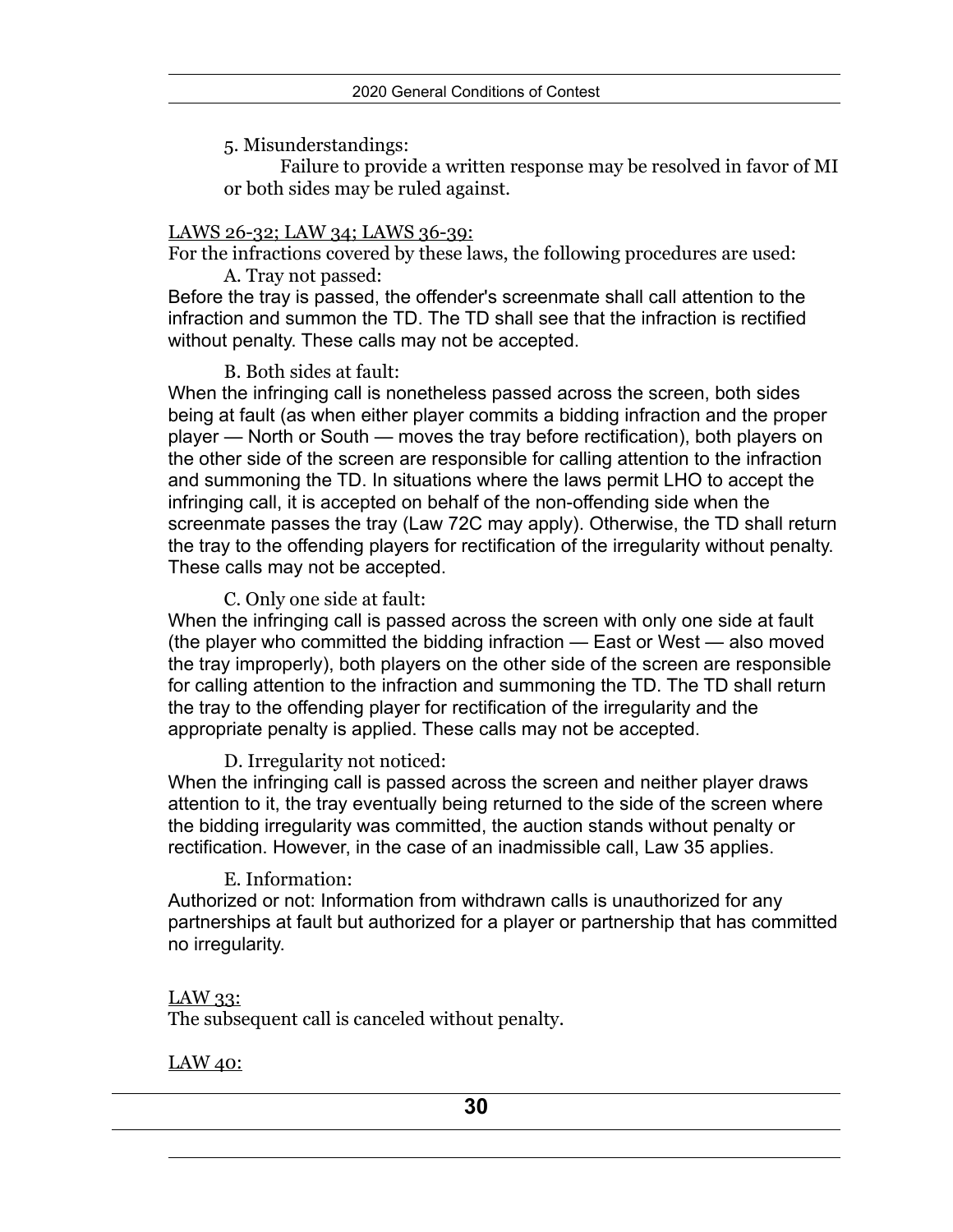Alerts: When an alertable call is made, the player alerts his screenmate silently. The preferable way to alert is to silently place the alert card over the alertable call and then remove it after receiving acknowledgement. It is the responsibility of the person alerting to ensure that the alert has been noticed. When the tray is passed, both players should immediately alert partner's alertable call. There are no delayed Alerts when playing behind screens.

#### LAW 41A:

Opening lead out of turn: The offender's screenmate should attempt to prevent any opening lead out of turn. A faced-down lead out of turn is retracted without penalty. A faced opening lead out of turn is retracted without penalty if the screen has not been raised. When the screen has been raised after a faced-opening lead out of turn - through no fault of the declaring side:

A. and, the other side has not yet led face up, the lead is considered to be out of turn and Law 54 applies.

B. and, the other side has also led face up, the card becomes a major penalty card. When the declaring side has incorrectly opened the screen, the lead is accepted. The TD shall award an adjusted score if he considers that the player who opened the screen could have known that it would be to his advantage to accept the lead.

### LAW 73D:

During the Auction period, after an opponent has acted quickly, it is proper to adjust the tempo back to normal by either delaying one's own call (place the bidding card faced in front of, but not on, the tray) or by waiting before passing the tray. It is not proper for a player to use this procedure where the overall time taken to pass the tray may create the perception of a sufficient hesitation where the opponent may view this as unauthorized information.

It is considered that normally there can be no implications if a tray returns after 20 seconds or less (this period may be extended in the later stages of a complicated or competitive auction without necessarily creating implications). However, if the players have not been controlling the tempo of the auction as recommended above or if the nature of the auction makes it apparent that only one side could reasonably have been thinking then even a delay of materially less than 20 seconds may well be regarded as significant.

### LAW 76:

Spectators may not sit so they can see both sides of the screen.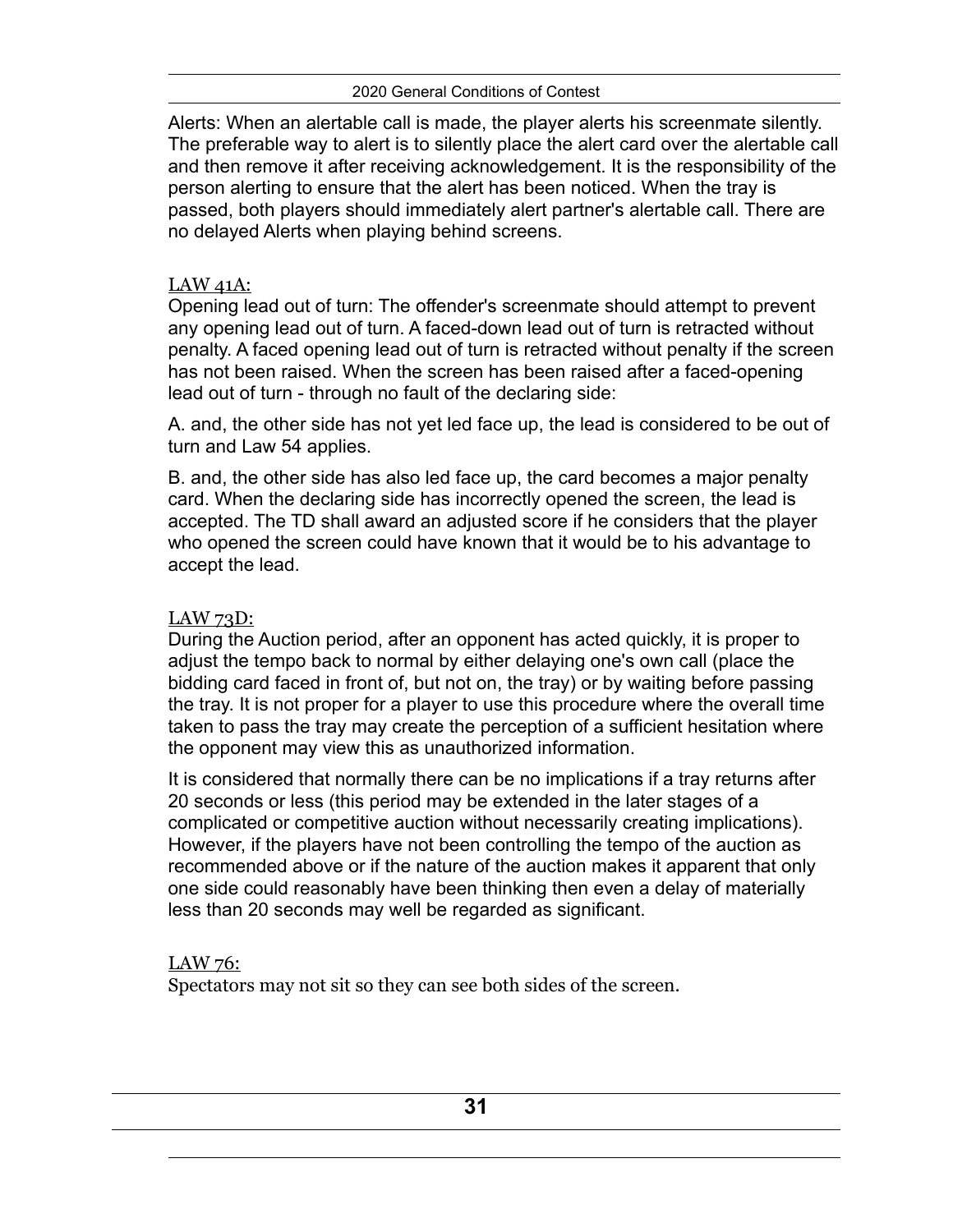## **XV. SECURITY**

<span id="page-34-0"></span>Tournament directors are expected to address any departure from these rules immediately and are empowered to warn, penalize (seeding, seating, IMPs) or refer to the Tournament or USBF Conduct and Ethics Committee or the USBF Recorder.

## **A. Rules Applicable to Players**

- <span id="page-34-1"></span>a) When a hand has started, all players, except dummy during the play, should remain at the table. While dummy is permitted to leave the table (and remain away from the table until the hand is completed), dummy is expected to courteously inform the table that he is departing. The departure may not be disruptive and dummy must make sure that he does not see the hands of the other players.
- b) When dummy has left the table, dummy has lost all rights. If there is a surrogate dummy, such dummy has no rights.
- c) Once play of a segment has begun, unless escorted or monitored, both members of a pair may not be away from the table at the same time until the segment is completed. If a pair wishes to converse in private, they must be monitored by a tournament official.
- d) Until the segment has been completed, players leaving the room must be escorted. Players may be escorted by opponents, neutral kibitzers, or tournament officials or their designees.
- e) Any special tactics or change in tactics must be disclosed to the opponents.
- f) When using screens, players are required to cooperate by bidding silently, writing questions, writing answers to questions, and generally making as little noise as reasonably possible.
- g) A player upon finding himself in a position in which security is compromised must report the situation to a tournament director immediately.
- h) No electronic communication devices (other than health aids) are permitted to be in the possession of anyone other than a tournament official or Vugraph operator in a playing room. If a player is found in possession of an electronic device in the playing room during a Round Robin match, the player's team shall be penalized 3 Victory Points. If a player is found in possession of an electronic device in the playing room during a Knockout match, the player's team will be penalized 9 IMPs. Tournament directors will handle emergency/important paging situations on a case by case basis at their discretion.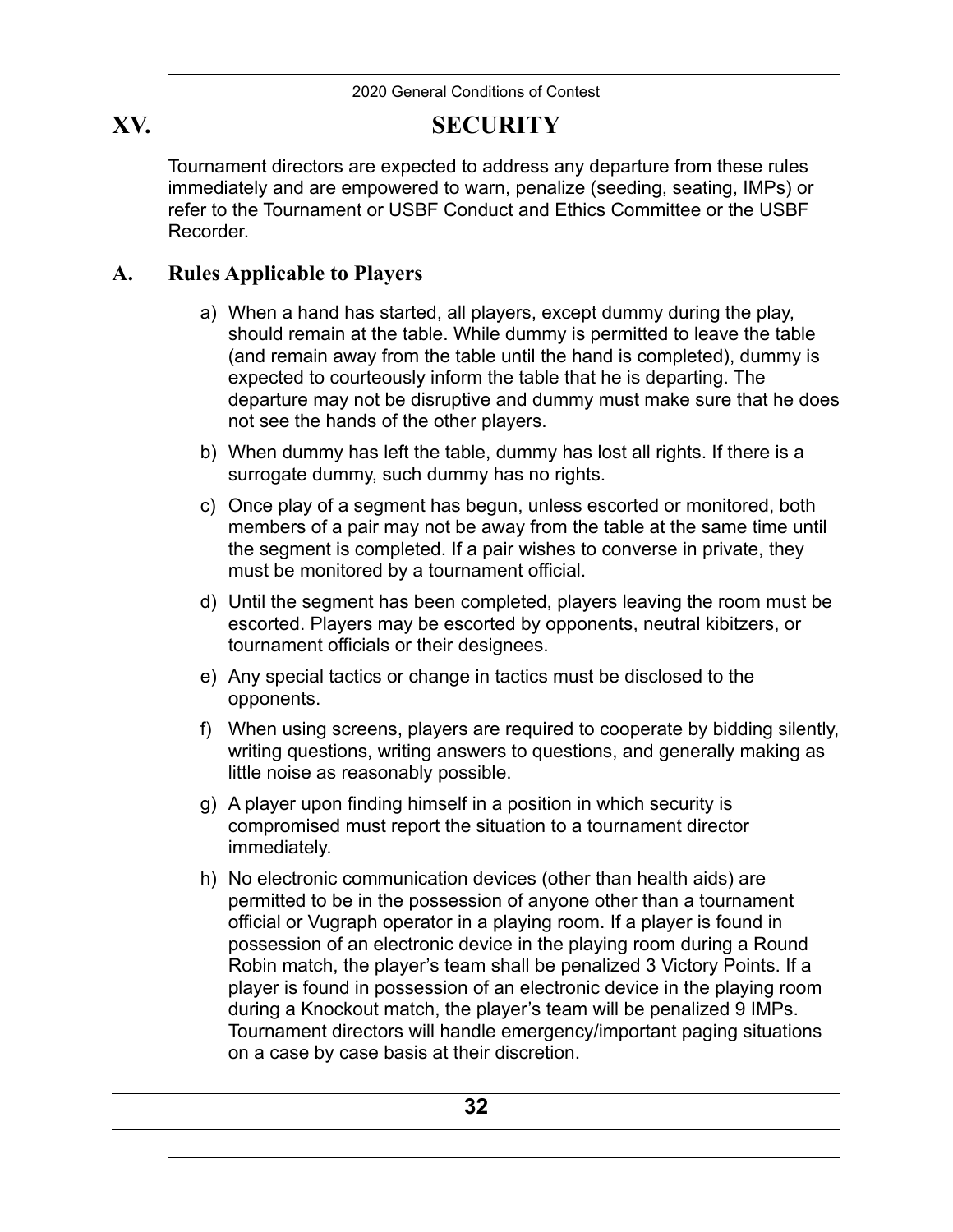## **B. Rules Applicable to Kibitzers**

<span id="page-35-0"></span>Unless otherwise stated, "Kibitzer" includes Media and NPCs.

- a) During any use of duplicated boards across multiple matches, Kibitzers must select one table for kibitzing and may not move to any other table during a session or segment.
- b) Kibitzers may not speak with players, must watch only one hand at a time, may not sit in such a position as to see more than one hand at a time, may not sit in such a position as to see a computer screen in use for Internet broadcast, must check communication devices with the Director, cannot call attention to irregularities other than a board being placed incorrectly on the table (arrow positioning), but may serve as witnesses to a possible irregularity.
- c) Kibitzers must enter the playing room before play commences. Kibitzers are required to remain until the segment of play is completed at the table they are watching or to leave the playing area entirely. Kibitzers are expected to abide by the same rules as the players regarding leaving the room (e.g. be escorted to the restroom).
- d) Except as expressly provided in these conditions and appendices, NPC's shall be subject to the WBF General Conditions, Section 16.
- e) No one other than the Internet broadcast personnel and Tournament Directors may watch any computer screen or any other mechanism for enabling the Internet broadcast at any time in either the Closed or the Open Room.
- f) These rules may be revised in specific instances by the DICs for the orderly running of the event.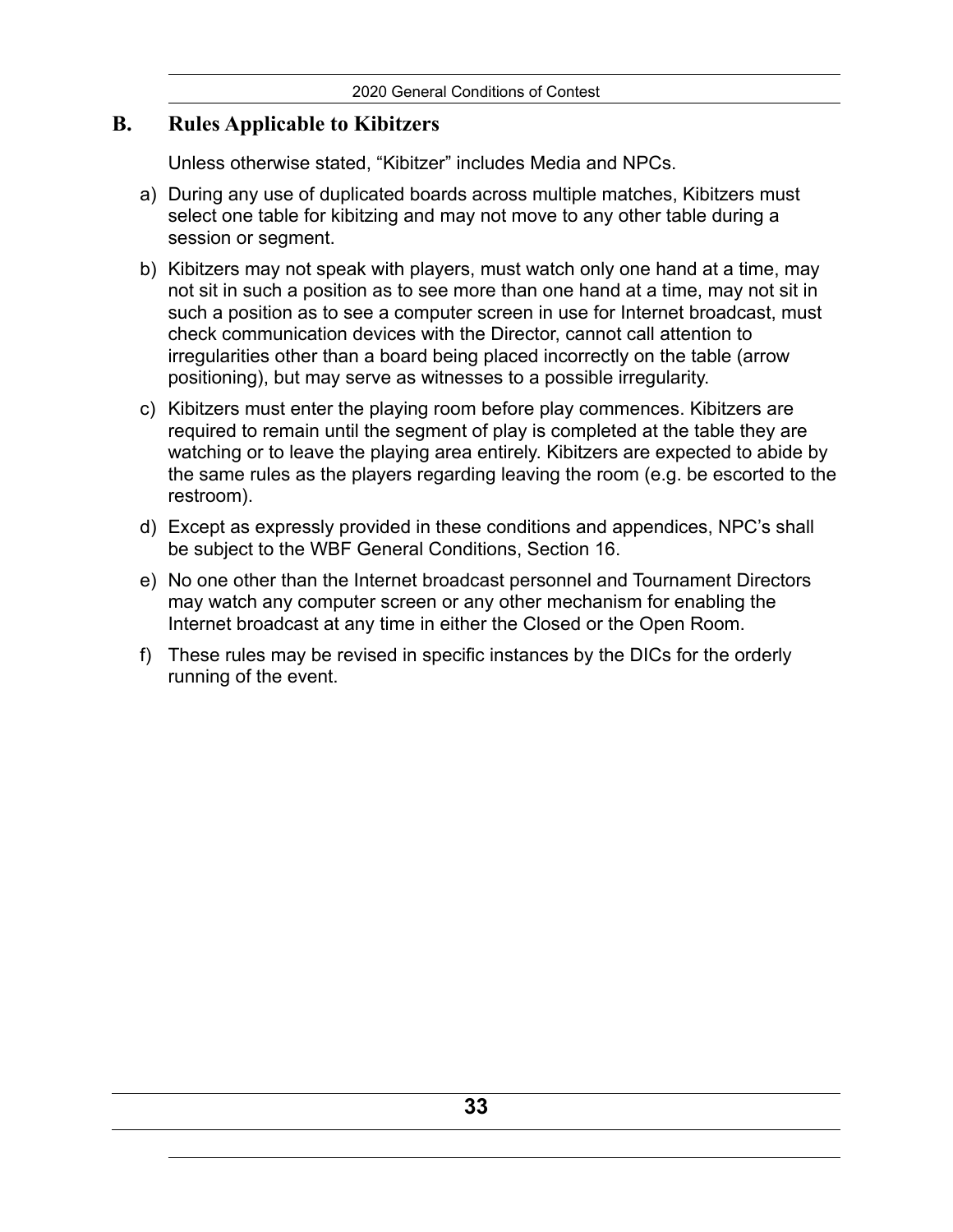# **A. TIME MONITOR INSTRUCTIONS**

<span id="page-36-0"></span>Time monitors are asked to spend a substantial amount of time in the playing room, watching what goes on. They are there primarily so that the Directors will know which player or pair to penalize if a pair uses too much of their allotted time.

The USBF have concluded that in determining whether a pair is guilty of slow play, the *quality* of time taken can be a more important factor than the *quantity* of time taken. A player who takes extra time playing a hand for an overtrick is guiltier of slow play than another who takes extra time playing for his contract. A player who takes time to discuss a played hand shall be charged with wasting time. A player who is tardy will be charged with wasting time.

The following are examples of improper use of time, which should be considered to be wasting time:

1) Taking undue time to play for an overtrick in a cold contract. While overtricks are part of the game, they are relatively insignificant in the grand scheme of things. Of course there is nothing wrong with going after an overtrick as opposed to just claiming. But when a player takes excess time to do this, that is timewasting. Of course if the contract is doubled then overtricks become important, so a player may legitimately take some time going for an overtrick.

2) Squeezing out the last percentage point. Of course a player is entitled to spend time finding the percentage play. But when it comes down to choosing between a 95% line of play and a 99% line of play, taking undue time deciding between these choices is time-wasting.

3) Refusing to play a card in a hopeless situation. Quite often a declarer or defender can see that there is no chance to achieve his objective. Some players will sit for minutes looking for what they know is impossible. This is time-wasting.

4) Constant rechecking. Of course a player is entitled to recheck his conclusions. But some players go over the same thought process for minutes before finally doing the obvious thing that they knew after a few seconds that they were going to do. These players are wasting time.

5) Taking a long time for an opening lead on a simple auction. Of course if the auction is complex and revealing, a player may have a lot to consider. But when the auction is 1NT-3NT or 1♠-2♠-4♠, there simply isn't that much to think about. A player who takes an undue amount of time to make an opening lead on such an auction is simply wasting time.

6) Initial action in the auction. Everybody knows what an opening bid is in their partnership and what should be opened. Similarly for an overcall or a takeout double. Either you do or you don't. We have all seen these hands countless times, and there is no new information to be considered. Players who take a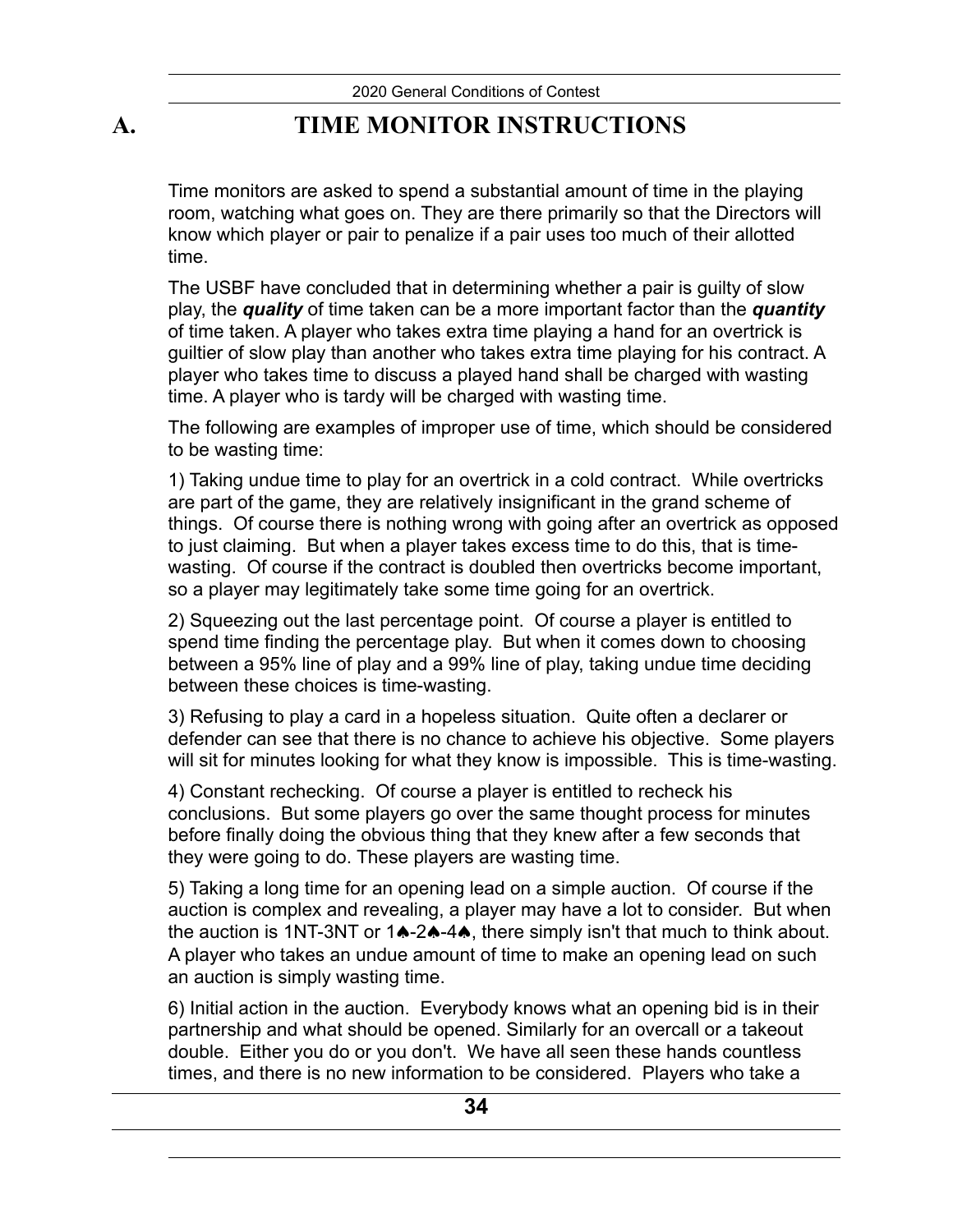2020 General Conditions of Contest

long time for their initial action are just wasting time unless they have some truly unusual hand. The one exception might be vs. a high-level preempt -- there is more to consider and more at stake since any action is likely to be conclusive.

7) Accepting or rejecting a game try. When partner makes a game try, either you have it or you don't or you are somewhere in-between. If the decision looks close, all the thinking in the world isn't going to help. Players who spend a lot of time on these decisions are just wasting time. Of course if the auction is complex and you have learned a lot about partner's hand then there may be a lot to think about as far as extent of fit, etc. But when the bidding goes 1NT-2NT (or something simple like that) there just isn't anything to think about.

8) Low-level balancing. When the bidding goes 1♠-P-P to you, you just have to make a decision. All the thinking in the world isn't going to help. Players who take a long time on such decisions are wasting time.

9) Post-mortems. Any post-mortem of the hand is clearly time-wasting.

10) Unnecessary questions. While it can be important to determine the meaning of enemy bids, quite often it is obvious that it can't matter immediately. Many players waste a lot of time asking questions about the enemy bids when they could just as easily wait until the auction is over and then get a full explanation. At the very least, players should arrange to do their questioning when the tray is on the other side of the screen so as to not waste time.

The following are examples of appropriate use of time:

1) When the dummy comes down. Both declarer and 3rd hand are fully justified in spending time planning the play or defense.

2) Playing a difficult contract. Obviously this may take some time.

3) A difficult defensive decision. Again, thought may be necessary here.

4) A high-level competitive decision. This can be crucial, and there is often a lot of information from the previous bidding to be analyzed.

5) Any kind of slam auction. Not only are these very important, but they also require the most analysis picturing partner's hand accurately.

6) Difficult choice of game decisions. These can be quite complex and take some analysis.

In theory, (although unlikely in practice), it is possible that a table finishing late will not be penalized on a difficult set of hands, or a table finishing on time could be penalized if one pair took too much time on easy hands.

As soon as the Time Monitor observes that a player or pair is wasting time, the Time Monitor shall tell the entire table that in the Time Monitor's opinion the N/S or E/W pair (or both pairs) are wasting time and may be subject to penalty and encourage them to speed up. The sooner the Time Monitor is able to notify the players that there is a problem, the better.